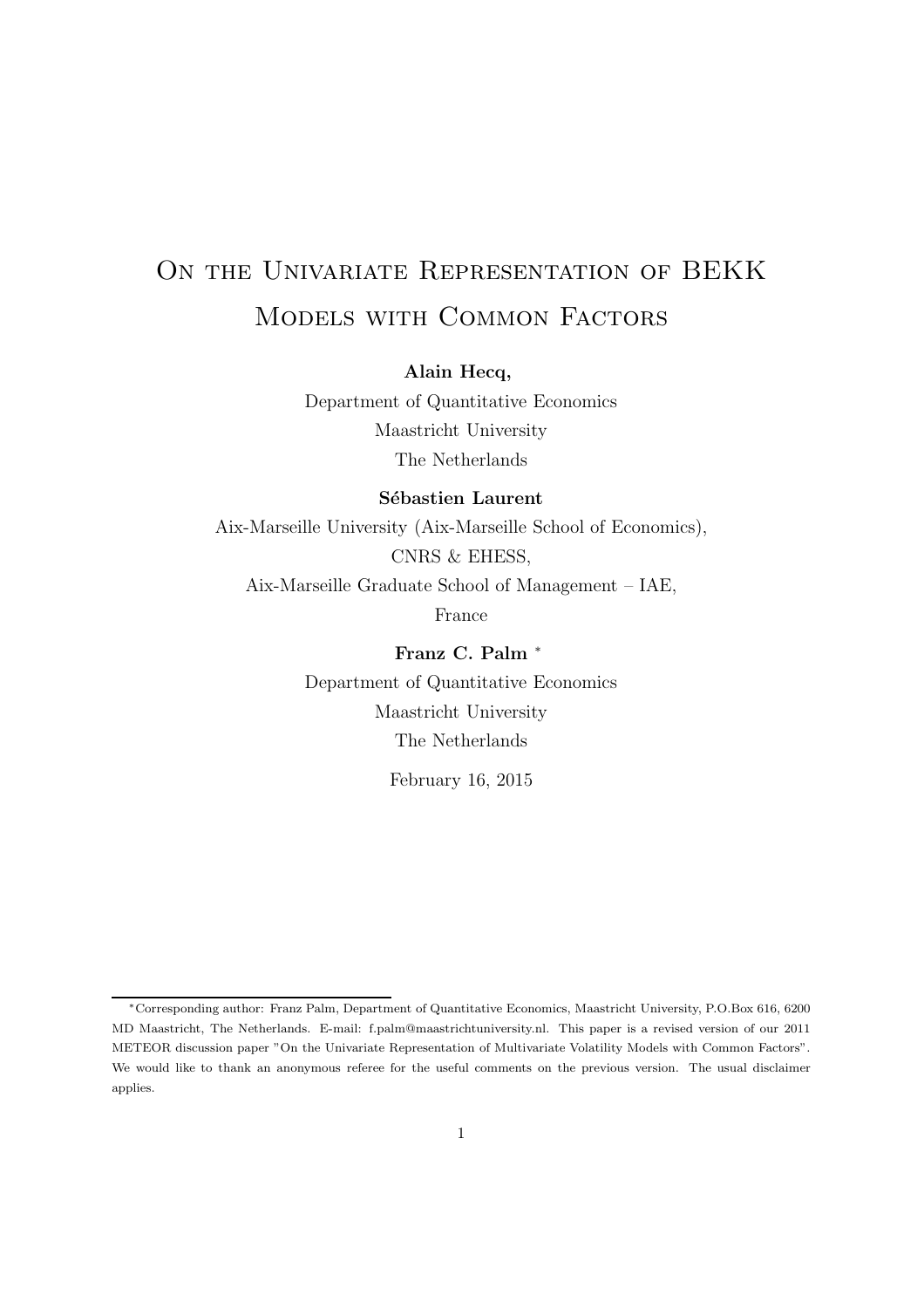#### **Abstract**

Simple low order multivariate GARCH models imply marginal processes with a lot of persistence in the form of high order lags. This is not what we find in many situations however, where parsimonious univariate  $GARCH(1,1)$  models for instance describe quite well the conditional volatility of some asset returns. In order to explain this paradox, we show that in the presence of common GARCH factors, parsimonious univariate representations can result from large multivariate models generating the conditional variances and conditional covariances/correlations. The diagonal model without any contagion effects in conditional volatilities gives rise to similar conclusions though.

Consequently, after having extracted a block of assets representing some form of parsimony, remains the task of determining if we have a set of independent assets or instead a highly dependent system generated with a few factors. To investigate this issue, we first evaluate a reduced rank regressions approach for squared returns (Engle and Marcucci, 2006) that we extend to cross-returns. Second we investigate a likelihood ratio approach, where under the null the matrix parameters have a reduced rank structure (Lin, 1992). It emerged that the latter approach has quite good properties enabling us to discriminate between a system with seemingly unrelated assets (e.g. a diagonal model) and a model with few common sources of volatility.

JEL: C10, C32

Keywords: Common GARCH, factor models, BEKK, Final equations.

## **1 Motivation**

Parsimonious univariate volatility models, such as the  $GARCH(1,1)$  model, are often detected in empirical work, especially in macro-finance. This paper shows that this feature might arise in the presence of few common factors generating the joint volatility of multiple asset returns. We get this result on volatilities using the final equation representation developed for VARMA models (see Zellner and Palm, 1974, 1975, 2004) under additional reduced rank restrictions (Cubadda *et al.,* 2009). This framework allows us to derive the marginal univariate GARCH representation for the conditional variances and conditional covariances of the multivariate GARCH model (e.g. Nijman and Sentana, 1996 in the unrestricted case) but in the presence of common GARCH factors. However, the simple diagonal multivariate model (Bollerslev *et al*, 1988) for conditional volatilities delivers similar parsimonious marginal representations. In order to discriminate between those radically different multivariate models, we propose, after having detected a block of assets with a parsimonious univariate representation, to test for the existence of common volatility. As an example, among the bunch of fifty daily stock returns that we analyze in this paper, six of them are compatible with a  $GARCH(1,1)$  specification. Then we will investigate whether there is a factor structure behind this feature or simply an absence of causality from the past covariances to the variances (diagonal model).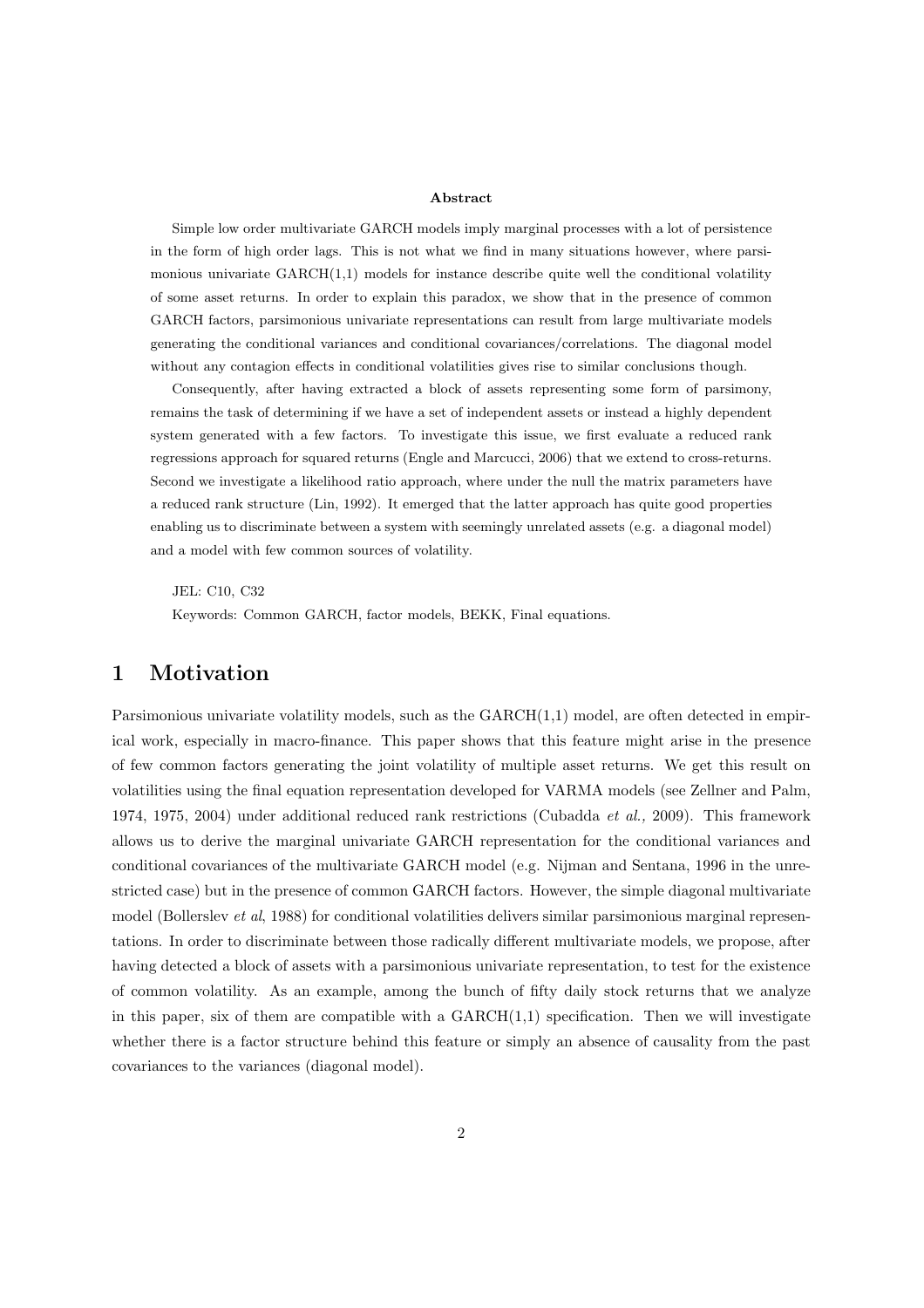Our common feature modeling as well as our testing strategy is different from two types of modeling commonly found in this literature. First, contrary to the usual factor models in finance (e.g. King and Wadhwani, 1990), only the common factor component (but not the idiosynchratic part) will be time-varying. In this sense we are closer to Diebold and Nerlove (1989) although in our framework the number of factors will be tested. Second, with the volatility being unobservable, we do not directly test using a LM framework for potential combinations of heteroskedastic series that are conditionally homoskedastic (see Engle and Susmel, 1993; Engle and Kozicki 1993, Ruiz, 2009, Arshanapalli *et al.* 1997). Instead we translate the task to detect the presence of common volatility in asset returns into an analysis of common cyclical features (Vahid and Engle, 1993) in the dynamics of the squared returns and cross-returns. Our framework can be seen as a generalization of the Engle and Marcucci (2006) pure variance model although they do not consider the covariances in their analysis. Indeed, Engle and Marcucci (2006) propose a theoretical framework in which the true model is a DCC (Engle, 2002) with a pure variance specification for the logarithms of conditional variances. They apply a canonical correlation procedure on the log squared returns and therefore assume their conditional normality. This strategy does not perform well however if the multivariate model is not an exponential GARCH with non Gaussian conditional errors. Moreover, also considering the cross-products in addition to the squared residuals makes the use of the logarithm transformation inadequate. In that respect, our paper also studies the small sample performance of the canonical correlation test on squared returns proposed by Engle and Marcucci (2006) when the data generating process is not the one in their study.

The common volatility factors extracted by our strategy in a multivariate GARCH framework and in particular the BEKK model (Baba, Engle, Kraft and Kroener,  $1989$ )<sup>1</sup> are quite intuitive since they represent the conditional variance of a portfolio composed by the series involved in the analysis. Applying our common cycle approach and hence testing for the presence of commonalities in the vech or the vecd of the conditional covariance matrix is hazardous however. Indeed, even under the null, the combination that annihilates the temporal dependence in squared returns and cross-returns is a martingale difference sequence. We show that this leads to large size distortions if one uses canonical correlation test statistics as proposed in Engle and Marcucci (2006). Moreover, accounting for the presence of heteroskedasticity using a robustified version of the reduced rank tests similar to the one proposed by White for single equation analyses (Hecq and Issler, 2012) still produces size distorsions because of the non-normality (and especially asymmetry) of the disturbances. It turns out that, although the representation of multivariate systems in terms of squared returns and cross-returns is crucial to obtain the orders of the marginal models, only a full system maximum likelihood strategy consisting in estimating a multivariate GARCH for the returns under the reduced rank null hypothesis (and in our case with a conditional multivariate

<sup>&</sup>lt;sup>1</sup>We adopt the multivariate BEKK GARCH volatility models as the specification ensures fairly easily that the conditional covariance matrices are almost surely positive (semi-) definite. Moreover this model is frequently used in empirical macrofinance and it continues to be the object of research in econometric theory. See Section 3 of our paper for a more formal representation.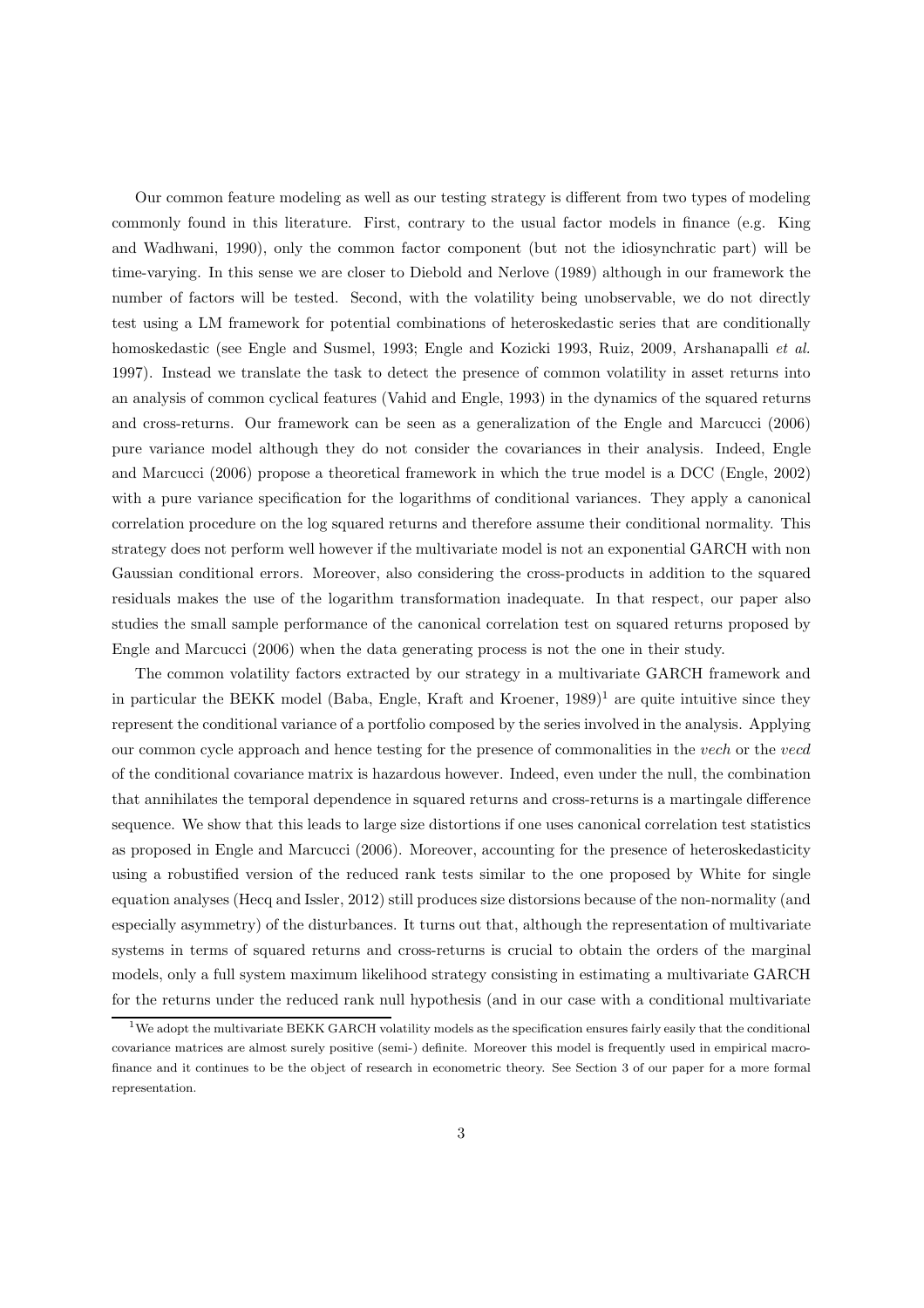Gaussian distribution) has good size and power properties. Also note that our goal is not to provide a glossary of marginal representations obtained from every multivariate system<sup>2</sup> but to provide tools to understand the underlying behavior of a parsimonious block of assets.

The rest of this paper is as follows. Section 2 sets up the notations and derives the general results for the final equation representation of multivariate GARCH models. We propose in Section 3 some multivariate models accounting for co-movements in volatility and show that the implied marginal volatility processes are of low order. We introduce the pure portfolio common GARCH volatility model based on the factor GARCH specification proposed by Lin (1992) for the BEKK model. We develop in Section 4 several testing strategies that we evaluate in Section 5 using a Monte Carlo exercise. In Section 6 we apply our preferred test to six US stock return series. In particular we are able to discriminate between a diagonal model and a general multivariate framework, with correlated conditional variances and contagion effects, driven by a small number of common factors in volatility. The final section concludes.

## **2 The final equation representation of multivariate GARCH models**

#### **2.1 General results**

To illustrate the main features of our paper and before investigating in details the multivarite GARCH models, let us consider a set of n stationary time series  $y_t = (y_{1t}, ..., y_{nt})'$ , following the linear one factor model

$$
y_t = \omega + \beta f_t + v_t,
$$

where  $\beta$  is a  $n \times 1$  vector of factor loadings for the common factor  $f_t$ . We assume  $f_t$  to be generated by an ARMA processes  $\phi(L)f_t = \theta(L)u_t$  of order  $(p, q)$ , with  $u_t$  a white noise process.  $v_t$  denotes an  $n \times 1$  vector of disturbances (or idiosyncratic components) independent of  $u_t$ . The elements of  $v_{it}$  of the idiosyncratic disturbance vector  $v_t$  are assumed to follow univariate ARMA processes of order  $(\tilde{p}_i, \tilde{q}_i)$ such as  $\tilde{\phi}_i(L)v_{it} = \tilde{\theta}_i(L)w_{it}$  with  $w_{it}$  being white noise. Given that the  $v_{it}$ 's are individual effects, we assume them to be contemporaneously uncorrelated. Of course, one could allow for contemporaneous correlation between the  $w_{it}$ 's and thus between the  $v_{it}$ 's. As the multivariate process for  $v_t$  is diagonal

 ${}^{2}$  Let us just name the diagonal model, the constant conditional correlation (CCC), the dynamic conditional correlation (DCC, see Engle, 2002), the dynamic equicorrelation (DECO, see Engle and Kelly, 2008), the approach by Baba, Engle, Kraft and Kroner (1999, hereafter BEKK), the orthogonal GARCH, the factor GARCH, as well as some of their block versions such as the BLOCK-DCC (Billio, Caporin and Gobbo, 2006) and BLOCK-DECO (Engle and Kelly, 2008) as examples proposed in the literature to restrict the multivariate setting towards a manageable size as well as to impose the positive definitiveness of the covariance matrix (see *inter alia* the surveys by Bauwens, Laurent and Rombouts, 2006 and Silvennoinen and Terasvirta, 2009).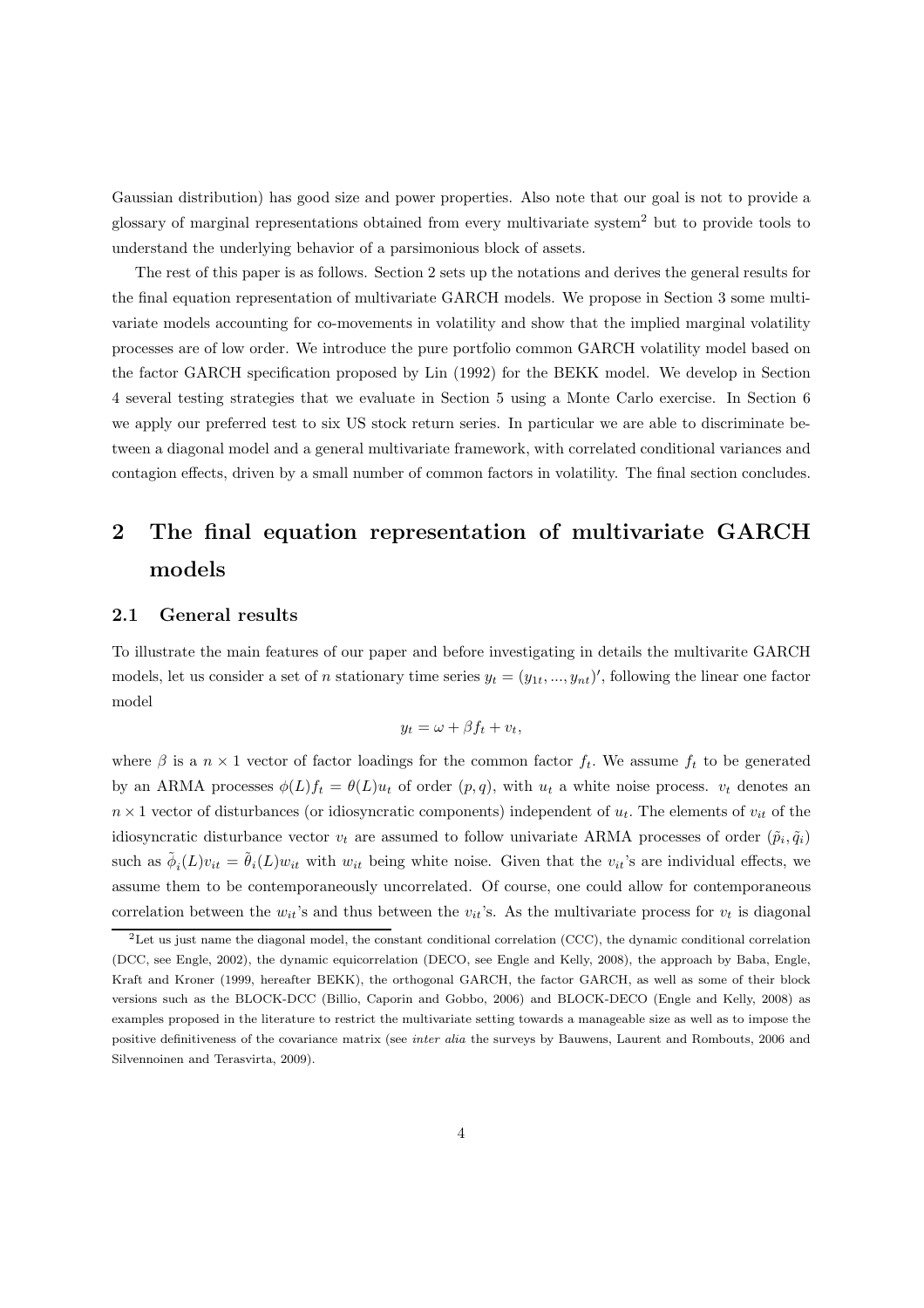ARMA, this would however not affect the degrees of the implied univariate ARMA processes for the  $v_{it}$ 's.

Substituting the specifications for  $f_t$  and for  $v_{it}$  into the model for  $y_t$  leads to the following univariate ARMA model for element  $i$  of  $y_{it}$ :

$$
\phi(L)\tilde{\phi}_i(L)y_{it} = c_i + \beta_i \tilde{\phi}_i(L)\theta(L)u_t + \phi(L)\tilde{\theta}_i(L)w_{it}
$$

where  $c_i = \phi(1)\tilde{\phi}_i(1)\omega_i$ , that is  $y_{it}$  is ARMA $(p + \tilde{p}_i, \max[\tilde{p}_i + q, p + \tilde{q}_i])$ . Several cases emerges: (i) if both the common factor and the idiosyncratic elements are generated by low order ARMA models, the univariate processes for the  $y_{it}$ 's will also be of low order; *(ii)* in absence of a factor structure, i.e., if  $\beta = 0$ ,  $y_t$  is generated by a diagonal multivariate ARMA process of low orders if all  $\tilde{p}_i$  and  $\tilde{q}_i$  are small digits; *(iii)* if the idiosyncratic vector  $v_t$  is white noise, the univariate processes for  $y_{it}$  implied by the common factor model are  $\phi(L)y_{it} = c_i + \beta_i \theta(L)u_t + \phi(L)w_{it}$ , where  $c_i = \phi(1)\phi_i(1)\omega_i$ , that is the univariate model for  $y_{it}$  is  $ARMA(p, max[p, q])$  for all i. The orders of the univariate models will be low, provided p and q are low; (iv) the presence of additional factors (a two or a three factors model) increases the order of the ARMA-processes for  $y_{it}$  using the same algebra.

In the presence of a common factor, the autoregressive polynomials of the marginal processes for  $y_{it}$ should have the roots of  $\phi(L)$  in common. Moreover, for the pure common factor model, the implied orders and the parameters of the marginal ARMA schemes are identical for all elements of  $y_t$ . The moving average polynomials could exhibit some parameter heterogeneity due to the heterogeneity of the factor loadings  $\beta_i$ . Testing these implications could provide the grounds in the presence of parsimonious univariate ARMA schemes to decide which one of the two basic models contributes to explaining features of the data (and to what extent each of them - rather than only one of them- contributes to the explanation of the parsimony of the univariate processes). And by nesting the two basic models in a more general model, one avoids the problems with testing non-nested hypotheses.

The investigation of the problem is more demanding for implied univariate models in the case of factors in volatility and in particular concerning the orders of the marginal ARMA-processes in the case of more than one factor. In this paper we have chosen a particular structure for the factors as proposed by Engle and Marcucci (2006) such that the factor is a combination of past volatilities. The diagonal model of Bollerslev *et al.* (1988) will be a simple representation where each volatility and cross-products depend only on their own past. Both models are nested within an unrestricted VAR for the volatility and the cross product.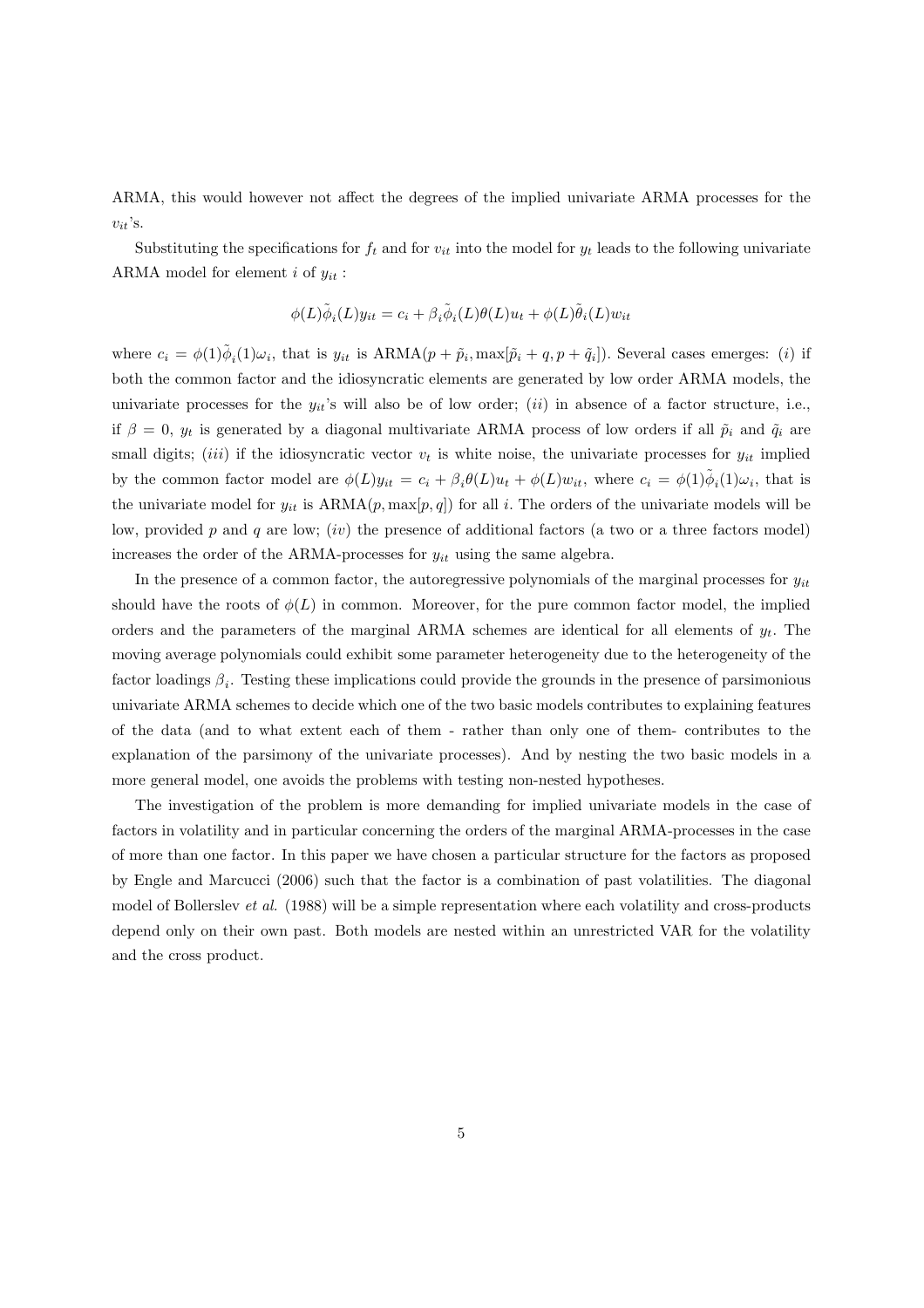#### **2.2 The MGARCH specification**

To state the notation for univariate excess returns,<sup>3</sup>  $\varepsilon_{1t}$  is such that  $\varepsilon_{1t} = u_{1t}\sqrt{h_{11t}}$ , where  $u_{1t}$  has any centered parametric distribution with unit variance and the conditional variance of  $\varepsilon_{1t}$  follows a GARCH $(p,q)$  with  $h_{11t} = \omega_1 + \sum_{j=1}^p \beta_{1,j} h_{11t-j} + \sum_{i=1}^q \alpha_{1,i} \varepsilon_{1t-i}^2$ . Consequently here, p refers to the GARCH terms and  $q$  is the order of the moving average ARCH term. The error in the squared returns is obtained using  $v_{1t} = \varepsilon_{1t}^2 - h_{11t}$ . As an example a GARCH(1,2) can be rearranged for the squared returns such that  $\varepsilon_{1t}^2 = \omega_1 + (\alpha_{1,1} + \beta_{1,1})\varepsilon_{1t-1}^2 + \alpha_{1,2}\varepsilon_{1t-2}^2 + \nu_{1t} - \beta_{1,1}\nu_{1t-1}$  (see *inter alia* Bollerslev, 1996). In general a  $GARCH(p, q)$  has got an  $ARMA(max(p, q), p)$  representation for the squared returns.

For multivariate modeling, we denote by  $\varepsilon_t = H_t^{1/2} z_t$ ,  $t = 1, \ldots, T$ , the  $n \times 1$  vector of excess returns of financial assets observed at the time period t. T is the number of observations and  $z_t \sim i.i.d.$ (0, I<sub>n</sub>). Consequently we have  $\varepsilon_t|\Omega_{t-1} \sim D(0, H_t)$  with  $\Omega_{t-1}$  the past information set and  $H_t$  the conditional covariance matrix of the n assets that is measurable with respect to  $\Omega_{t-1}$ ;  $D(.,.)$  is some arbitrary multivariate distribution. Similarly to the univariate case, and using half-vectorization operators for the  $vech(H_t)$ , let us denote  $v_t = vech(\varepsilon_t \varepsilon_t) - vech(H_t)$  which by definition is a martingale difference sequence with respect to the past of  $vech(\varepsilon_t \varepsilon_t)$ .

Therefore, a multivariate  $GARCH(0,1)$  (MGARCH $(0,1)$ ) hereafter) can be written as a VAR $(1)$  for observed squared returns and covariances. For instance a bivariate MGARCH(0,1) with  $vech(H_t)$  $\{h_{11t}, h_{12t}, h_{22t}\}'$  and  $vech(\varepsilon_t \varepsilon_t') = \{\varepsilon_{1t}^2, \varepsilon_{1t} \varepsilon_{2t}, \varepsilon_{2t}^2\}'$  gives

$$
\begin{pmatrix}\n\varepsilon_{1t}^2 \\
\varepsilon_{1t}\varepsilon_{2t} \\
\varepsilon_{2t}^2\n\end{pmatrix} = \begin{pmatrix}\n\omega_1 \\
\omega_2 \\
\omega_3\n\end{pmatrix} + \begin{pmatrix}\n\alpha_{11} & \alpha_{12} & \alpha_{13} \\
\alpha_{21} & \alpha_{22} & \alpha_{23} \\
\alpha_{31} & \alpha_{32} & \alpha_{33}\n\end{pmatrix} \begin{pmatrix}\n\varepsilon_{1t-1}^2 \\
\varepsilon_{1t-1}\varepsilon_{2t-1} \\
\varepsilon_{2t-1}^2\n\end{pmatrix} + \begin{pmatrix}\nv_{1t} \\
v_{2t} \\
v_{3t}\n\end{pmatrix},
$$
\n(1)

where usual non-negativity and stationarity restrictions on the parameters are assumed to be met. Let us now generalize the system (1) for n assets and q lags, with  $vech(\varepsilon_t \varepsilon_t') = \varepsilon_t$  a  $N = n(n+1)/2$  dimensional vector, such that

$$
A(L)\epsilon_t = \omega + v_t,\tag{2}
$$

with the lag operator L such that  $Lz_t = z_{t-1}$ .  $A(L) = (I - A_1L - ... - A_qL^q)$  is a matrix polynomial of degree q in this example, where  $A_i$  are coefficient matrices;  $\omega$  and  $v_t$  are N-dimensional vectors. Let us now premultiply both sides of (2) by the adjoint of the matrix polynomial  $A(L)$  to obtain  $|A(L)|\epsilon_t = \omega^* +$  $Adj{A(L)}\nu_t$  where  $|A(L)| = det{A(L)}$ , i.e. the determinant of the matrix polynomial  $A(L)$ , is a scalar polynomial in L;  $Adj{A(L)}$  denotes the adjoint (or the adjugate) of  $A(L)$  and  $\omega^* = Adj{A(L)}\omega$ . This can be rewritten as a system of univariate weakly ARMA models in  $\epsilon_t$  with autoregressive polynomial  $|A(L)|$  and scalar moving average polynomial  $\theta_i(L)$  and a white noise disturbance  $\zeta_{it}$ 

$$
|A(L)|\epsilon_{it} = \omega_i^* + \theta_i(L)\zeta_{it}, \quad i = 1, \dots, n. \tag{3}
$$

<sup>3</sup>By excess return we mean that the conditional mean (a constant or an ARMA model for instance) has been substracted from the returns  $r_t$ , say  $\varepsilon_t = r_t - E(r_t|\Omega_{t-1})$ , where  $\Omega_{t-1}$  denotes the information set up to and including  $t-1$ .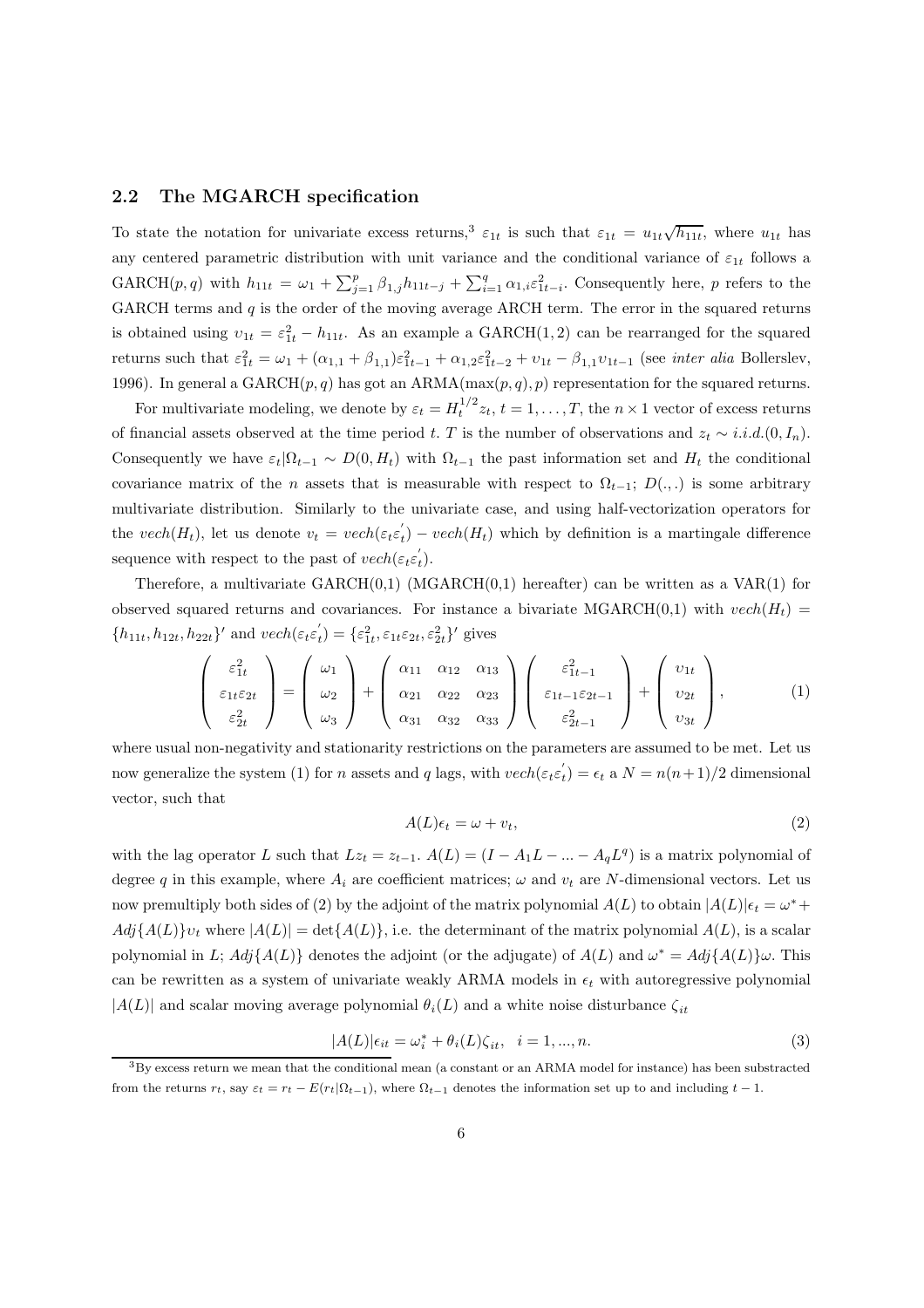Notice that each of the variables  $\zeta_{it}$  is serially uncorrelated, but they are cross-correlated at different lags. In a MGARCH(0,q), each component of the vector  $\epsilon_t$  has a weak ARMA( $Nq$ ,  $(N-1)q$ ). Next propositions (see also Nijman and Sentana, 1996 for the unrestricted case) summarize the main features of the final equation representation.

**Proposition 1** *For a* n−*dimensional MGARCH*(0, q)*, each univariate component is a weak GARCH*<sup>4</sup> *with a univariate*  $ARMA(Nq, (N-1)q)$  *representation of the squared returns and cross-returns with identical autoregressive polynomials, where*  $N = \frac{n(n+1)}{2}$ . Consequently each component in (3) follows a *weak GARCH* $((N-1)q, Nq)$ . *The orders should be taken as upperbounds for the orders of the univariate ARMA and GARCH models.*

**Proof.** The proof is obvious from the definition of the determinant and the adjoint. This well known result is simply due to the fact that in the MGARCH $(0, q)$  for instance  $|A(L)|$  contains by construction up to  $L^{Nq}$  terms and the adjoint matrix is a collection of  $\{(N-1) \times (N-1)\}\)$  cofactor matrices, each of the matrix elements can contain the terms  $1, L, ..., L<sup>q</sup>$ . As  $v<sub>t</sub>$  is a vector martingale difference sequence it is serially uncorrelated and each element of  $Adj{A(L)}v_t$  can be represented as a univariate moving average and therefore it is a weak GARCH process.

**Proposition 2** *Proposition 1 generalizes in a straightforward manner to show that for a* n−*dimensional*  $MGARCH(p, q)$ *, squared and cross-returns have a univariate*  $ARMA(N \max\{p, q\}, (N-1) \max\{p, q\} + p)$ *representation at most with identical autoregressive polynomials. Consequently each component follows a weak GARCH*( $(N-1)$  max $\{p,q\}$  + p, N max $\{p,q\}$ ) process at most.

**Proof.** It is similar to that of Proposition 1. ■

The above outcomes, that apply the usual results of the  $VAR(p)$  and  $VARMA(p,q)$  are generally not in agreement with empirical findings suggesting low order univariate GARCH schemes. Indeed, for  $n = 20$  assets, a MGARCH $(0, 2)$  implies individual ARMA $(420, 418)$  models in squared returns and cross-products and individual GARCH(418, 420) processes. Obviously these orders should be taken as upperbounds. For instance there might exist coincidental situations (Granger and Newbold, 1986) in which there exist "quasi" common roots in the determinant and the adjoint (see Nijman and Sentana, 1996 for an example). Interestingly, Chevillon, Hecq and Laurent (2015) show that long memory can be the result of the marginalization of a multivariate model (e.g. a VAR(1)) when  $n \to \infty$ . Note also the implied orders of the ARMA models given in Proposition 2 are unchanged if  $Cov(v_t)$  is assumed to be a diagonal matrix.

<sup>&</sup>lt;sup>4</sup>We follow Drost and Nijman (1993, p.911) by defining a (univariate) weak GARCH process as a process, say  $\varepsilon_{1t}$ , of which its linear projection on 1, its past values and squared past values is zero and of which the linear projection of  $\varepsilon_{1t}^2$ on the unit vector, on the past values and past squared values is given by the GARCH model (3) with ζ*it* being the error white noise error from the linear projection.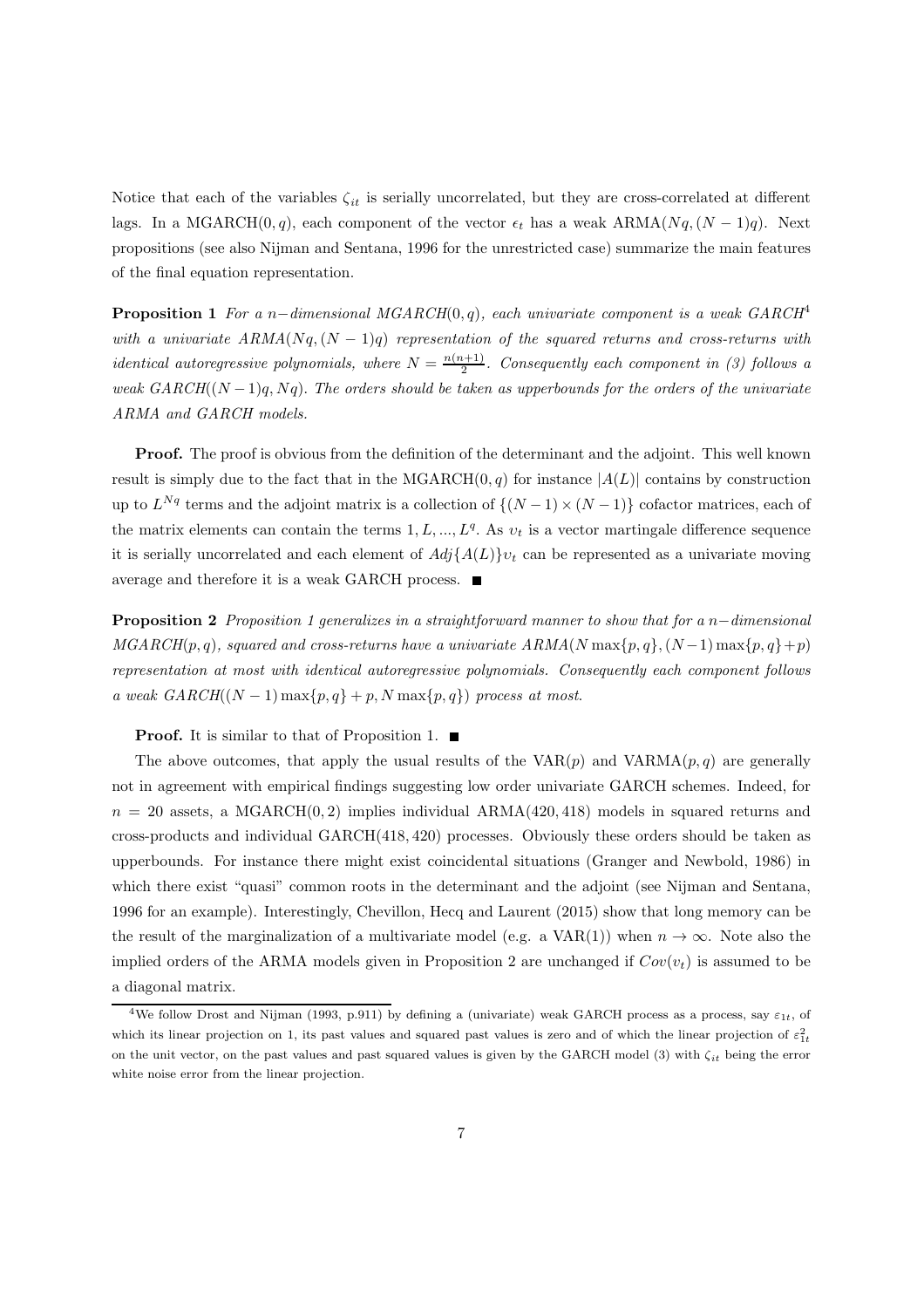A particular case in which there are exact common roots to the implied AR and MA parts is the diagonal model of Bollerslev *et al.* (1988) where in equation (1)  $A_1 = diag(\alpha_{11}, \alpha_{22}, \alpha_{33})$  such that

$$
\begin{pmatrix}\n\varepsilon_{1t}^2 \\
\varepsilon_{1t}\varepsilon_{2t} \\
\varepsilon_{2t}^2\n\end{pmatrix} = \begin{pmatrix}\n\omega_1 \\
\omega_2 \\
\omega_3\n\end{pmatrix} + \begin{pmatrix}\n\alpha_{11} & 0 & 0 \\
0 & \alpha_{22} & 0 \\
0 & 0 & \alpha_{33}\n\end{pmatrix} \begin{pmatrix}\n\varepsilon_{1t-1}^2 \\
\varepsilon_{1t-1}\varepsilon_{2t-1} \\
\varepsilon_{2t-1}^2\n\end{pmatrix} + \begin{pmatrix}\nv_{1t} \\
v_{2t} \\
v_{3t}\n\end{pmatrix}.
$$
\n(4)

Hence a diagonal multivariate strong GARCH process is identical to a set of strong GARCH univariate processes with possibly contemporaneous correlated disturbances.5Another popular multivariate GARCH model is the  $BEKK(p, q)$  of Baba *et al.* (1989). In this specification there are no common roots between the determinant and the adjoint and consequently the general results of propositions 1 and 2 apply.

Next proposition uses results obtained by Cubadda *et al.* (2009) for the  $VAR(p)$  and applies them to the MGARCH  $(1)$  with some reduced rank in  $A(L)$ .

**Proposition 3** *In a n*−*dimensional MGARCH*(0,q) *with* k factors and hence rank $[A(L)] = k$ , the *squared returns and cross-returns have a univariate ARMA*(p∗, q∗) *representation with identical autoregressive polynomials. The orders of*  $p^*$  *and*  $q^*$  *are at most* kq. When  $k = 1$ *, each component of a MGARCH*(0, 1) *follows a weak GARCH*(1, 1) *whatever the number of assets jointly considered.*

**Proof.** The proof applies the results in Cubadda *et al.* (2009) for the VAR(p).

This result can be easily generalized (see Appendix) to the n–dimensional MGARCH(p, q) when the coefficient matrices of the ARCH and the GARCH part have a nested reduced rank structure or not. As an example, a  $MGARCH(1,1)$  with one factor and with the same matrix generating the left null space of the ARCH and the GARCH part, implies univariate  $GARCH(1,1)$  models as in the MGARCH $(0,1)$ ; but  $GARCH(2,1)$  models in the absence of the commonality of the left null spaces.

## **3 Pure portfolio common GARCH model**

#### **3.1 The single common factor BEKK model**

According to the propositions 1 and 2, simple multivariate models (e.g.  $MGARCH(0,1)$ ) do not imply marginal parsimonious low order univariate GARCH processes. Parsimony of the univariate marginal representations might be obtained for instance from a multivariate diagonal model (4) proposed by Bollerslev *et al.* (1988). Alternatively, the presence of common factors generating the volatility of asset returns in the MGARCH is able to explain those stylized facts. Note that we have illustrated in Subsection 2.1 some alternative specifications lying in between those two polar cases. We only consider those in this paper however.

<sup>&</sup>lt;sup>5</sup>The conditional orthogonal model further assumes that the cross-product term  $\alpha_{22} = 0$  (and then  $\omega_2 = 0$ ).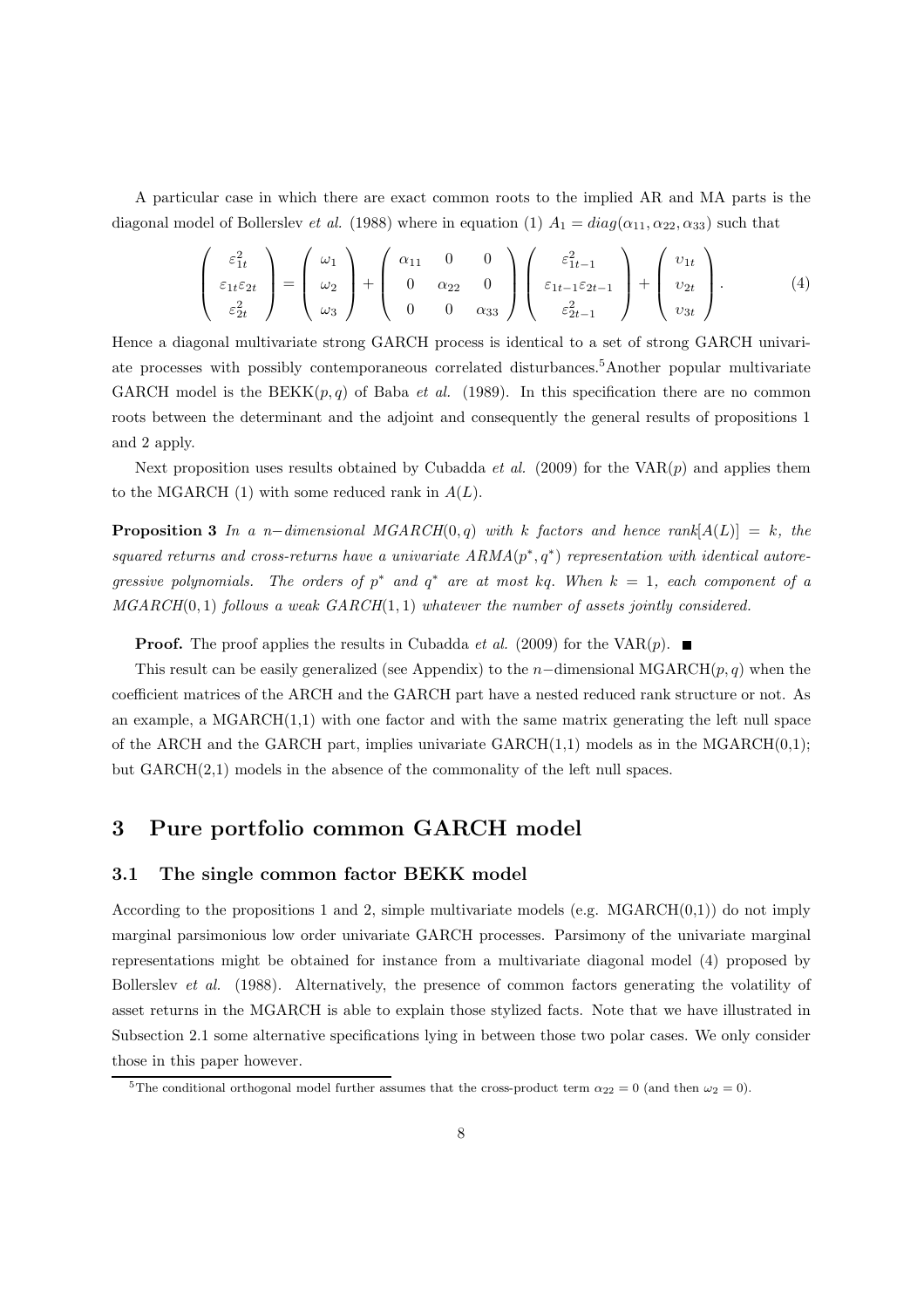Factor (G)ARCH models have been proposed and extensively studied in the literature, among others by Vrontos, Dellaportas and Politis (2003), Fiorentini, Sentana and Shephard (2004), Lanne and Saikkonen (2007), Hafner and Preminger (2009) and more recently by García-Ferrer, Gonzàlez-Prieto and Peña (2012). The factor structure developed in Section 2 is not very meaningful in the light of these existing models. For instance the combination that involves both squared returns and cross-returns suffers from mathematical incoherence.

The BEKK model (Baba, Engle, Kraft and Kroner, 1989) however would give a direct link with the common feature literature. Indeed, testing for common GARCH feature (in the sense of Engle and Kozicki, 1993) amounts to look towards s directions  $\delta' \varepsilon_t$  such that the  $\delta' \varepsilon_t$  combinations of asset returns are conditionally homoskedastic, namely such that  $\delta' \varepsilon_t | \Omega_{t-1} \sim D(0, C)$  where C does not depend on t. To be more explicit let us define the following partitioned matrix  $\Lambda$  spanning  $\mathcal{R}^n$ 

$$
\Lambda = \left( \begin{array}{cc} I_s & \delta_{s \times (n-s)}^{*t} \\ 0_{(n-s) \times s} & I_{n-s} \end{array} \right),
$$

where we have normalized the cofeature space  $\delta' = (I_s : \delta^{*\prime}_{s \times (n-s)})$  for the sake of notation. Let us also denote without loss of generality  $H_t = H + \tilde{H}_t$  as the sum of a constant part and a time-varying part. We define a common volatility feature model such that in  $\Lambda \varepsilon_t |\Omega_{t-1} \sim D(0, \Lambda H \Lambda' + \Lambda \tilde{H}_t \Lambda')$ , we have  $rank(\Lambda \tilde{H}_t \Lambda') = n - s$  instead of *n*.

Clearly in this presentation there exist s linear combinations of  $\varepsilon_t$  that have time-invariant conditional distributions. The remaining  $n-s$  combinations generate the time-varying volatility of the system. This definition makes the BEKK model particularly interesting for our common factors investigations although it necessitates some caution when determining the number of factors. Let us denote a  $BEKK(p, q)$  model with k factors as  $F-BEKK(p, q, k)$  (see Lin, 1992) and in particular a  $F-BEKK(0, 1, 1)$  such that

$$
\varepsilon_t = H_t^{1/2} z_t,
$$
  
\n
$$
H_t = \Gamma_0 \Gamma'_0 + \Gamma_1 \varepsilon_{t-1} \varepsilon'_{t-1} \Gamma'_1,
$$
  
\n
$$
= \Gamma_0 \Gamma'_0 + \gamma \varphi' \varepsilon_{t-1} \varepsilon'_{t-1} \varphi \gamma',
$$

where for  $k = 1$  we have  $rank(\Gamma_1) = rank(\varphi \gamma') = 1$ . We can write this system using the half-vec operator vech such that  $vech(H_t) = vech(\Gamma_0 \Gamma'_0) + A_1 vech(\varepsilon_{t-1} \varepsilon'_{t-1})$  or in terms of squared errors and cross products  $vech(\varepsilon_t \varepsilon_t') = vech(\Gamma_0 \Gamma_0') + A_1 vech(\varepsilon_{t-1} \varepsilon_{t-1}') + v_t$  with the multivariate martingale difference sequence  $v_t = vech(\varepsilon_t \varepsilon_t') - vech(H_t)$ .  $A_1 = L_{N \times n^2}(\Gamma_1 \otimes \Gamma_1)S_{n^2 \times N}$  where  $L_{N \times n^2}$  is the selection matrix that eliminates the redundant lower-triangular elements of  $H_t$  and  $S_{n^2\times N}$  selects columnwise the coefficients of the squared returns and sum the columns of the cross-returns (see e.g. Harville, 1997, p.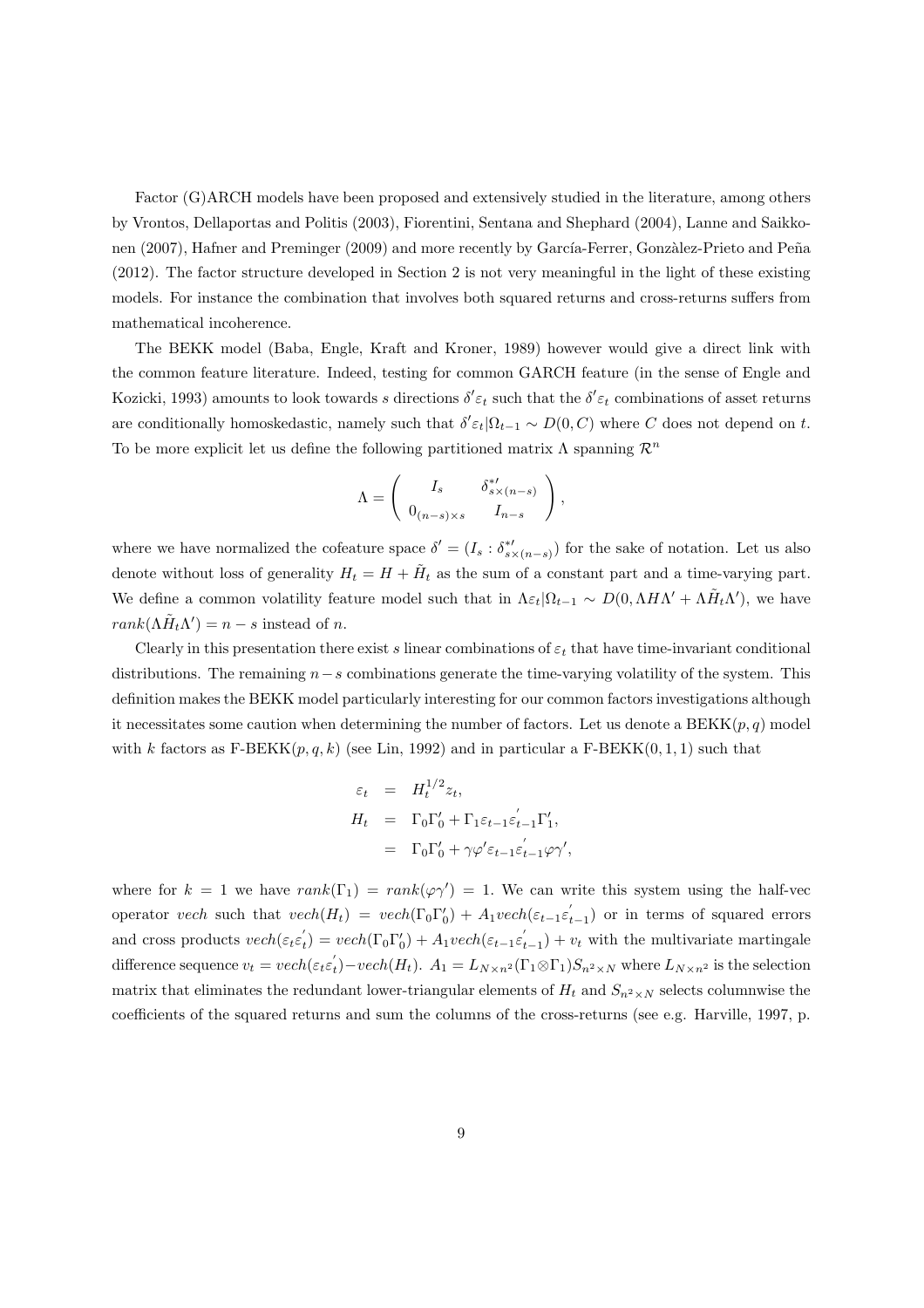357).<sup>6</sup>  $A_1$  can be written in a reduced form with

$$
A_1 = \begin{pmatrix} \gamma_1^2 \varphi_1^2 & 2\gamma_1^2 \varphi_1 \varphi_2 & \gamma_1^2 \varphi_2^2 \\ \gamma_1 \gamma_2 \varphi_1^2 & 2\gamma_1 \gamma_2 \varphi_1 \varphi_2 & \gamma_1 \gamma_2 \varphi_2^2 \\ \gamma_2^2 \varphi_1^2 & 2\gamma_2^2 \varphi_1 \varphi_2 & \gamma_2^2 \varphi_2^2 \end{pmatrix} = \begin{pmatrix} 1 \\ \frac{\gamma_2}{\gamma_1} \\ (\frac{\gamma_2}{\gamma_1})^2 \end{pmatrix} \begin{pmatrix} \gamma_1^2 \varphi_1^2 & 2\gamma_1^2 \varphi_1 \varphi_2 & \gamma_1^2 \varphi_2^2 \end{pmatrix},
$$

such that there exists a normalized cofeature matrix

$$
\delta = \left( \begin{array}{cc} 1 & 0 \\ 0 & 1 \\ -\frac{\gamma_1^2}{\gamma_2^2} & -\frac{\gamma_1}{\gamma_2} \end{array} \right),
$$

with  $\delta' A = 0_{2\times 3}$ . From the determinant  $\det(I - A_1 L) = 1 - (\gamma_1 \varphi_1 + \gamma_2 \varphi_2)^2 L$  and the adjoint (which is not reported to save space) it emerges that all squared returns and their cross-products are ARMA(1, 1) and hence we have  $GARCH(1,1)$  specifications for the conditional variances and covariances. This is in accordance with Proposition 3. Importantly enough however, the combination of the series representing the factor, i.e.,  $P_{t-1}^2 = (\gamma_1 \varphi_1 \varepsilon_{1t-1} + \gamma_1 \varphi_2 \varepsilon_{2t-1})^2 = \gamma_1^2 \varphi_1^2 \varepsilon_{1t-1}^2 + 2 \gamma_1^2 \varphi_1 \varphi_2 \varepsilon_{1t-1} \varepsilon_{2t-1} + \gamma_1^2 \varphi_2^2 \varepsilon_{2t-1}^2$  is the variance of the portfolio made up by the series whose weights are determined by the reduced rank analysis and the factor structure.

Therefore, each volatility and cross-correlation in such a system only depend on that portfolio. This is the reason why we call this model a pure portfolio common GARCH model given in terms of unobserved volatilities  $\sim$  $\Delta$  $\sim$ 

$$
\begin{pmatrix} h_{11t} \\ h_{12t} \\ h_{22t} \end{pmatrix} = \begin{pmatrix} \varpi_1 \\ \varpi_2 \\ \varpi_3 \end{pmatrix} + \begin{pmatrix} \beta_1 \\ \beta_2 \\ \beta_3 \end{pmatrix} P_{t-1}^2,
$$
 (5)

where the  $\beta_i$ 's measure the impact of the volatility of the portfolio on the volatilities and covariances of the underlying assets. Moreover there exist combinations of series such that  $\beta'_{\perp}$  vech $(H_t)$  does not depend on the volatility of the portfolio. This approach is also different from the GO-GARCH where the direction for the combination is such that the variance of the returns is maximized using a principal components analysis. In our case we look at the combinations that are the most correlated with the volatility and covariances of the assets.

Note that this interpretation is made easier using the factor BEKK than from an unrestricted MGARCH with a reduced rank in squared returns and cross-returns. Finding a reduced rank in the general model (1) for instance does not ensure that the coefficient of the cross-correlation is numerically two times the coefficients in front of the returns.

<sup>&</sup>lt;sup>6</sup>Note that in the one-factor case,  $A_1$  can also be obtained using  $\varphi \varphi'(\gamma' \varepsilon_{t-1})^2 = \gamma \varphi' \varepsilon_{t-1} \varepsilon'_{t-1} \varphi \gamma'$ . Therefore, the matrix  $\varphi \varphi'$  is of rank one as well as the coefficient matrix  $A_1$ .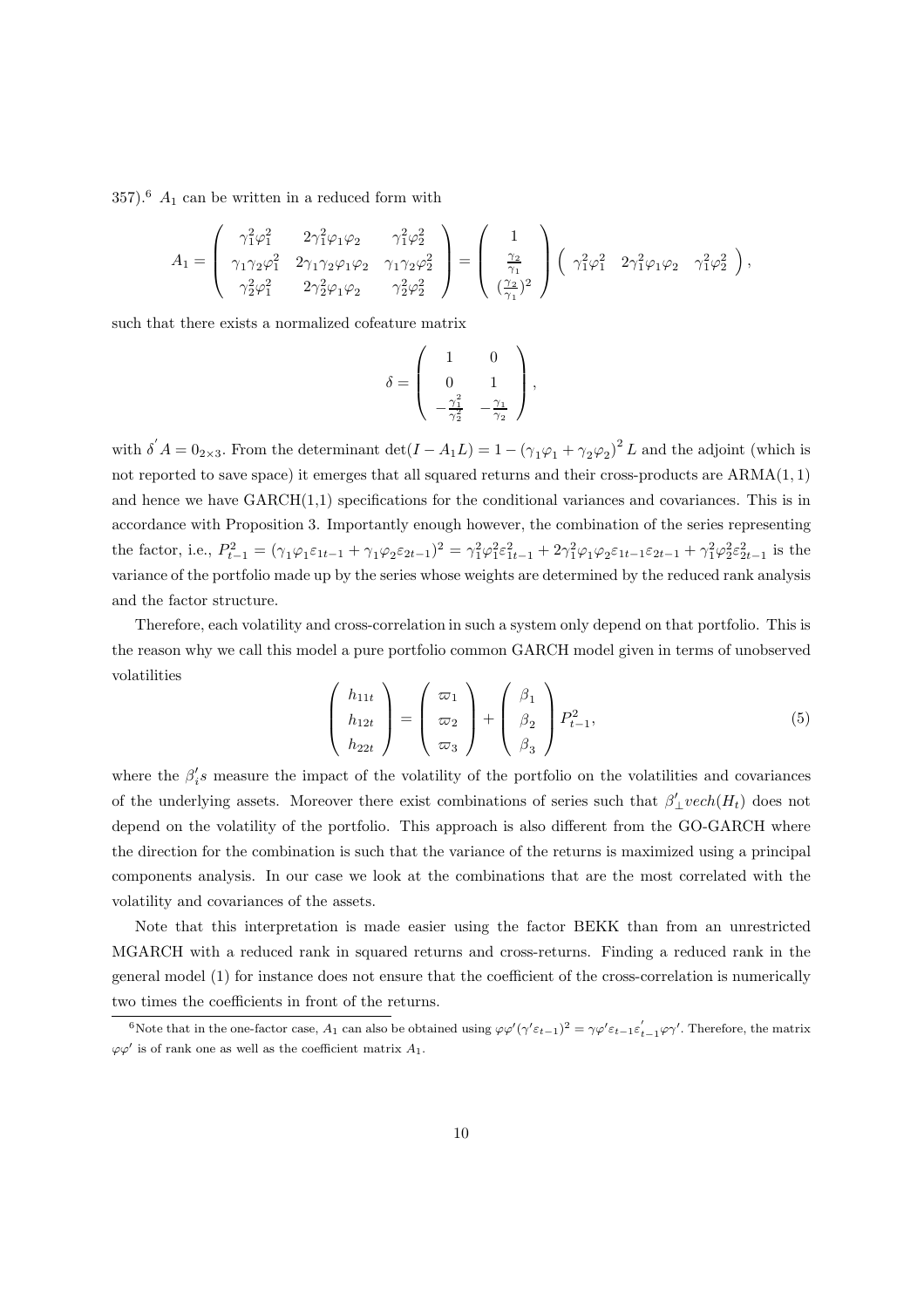#### **3.2 Multiple common pure portfolios in the BEKK**

Our findings about the parsimony of the implied series generalize in the k factor case for the BEKK with caution. Indeed the presence of k factors implies that the matrices  $A_i$  in  $(I - A(L))$  are of rank k only in the MGARCH model in Equation (1). This is not the case for the BEKK. Let us illustrate this with the BEKK(0,1)  $H_t = \Gamma_0 \Gamma'_0 + \Gamma_1 \varepsilon_{t-1} \varepsilon'_{t-1} \Gamma'_1$ , where we apply the vectorization operator (see for instance Lütkepohl, 1996) such that

$$
vec(H_t) = vec(\Gamma_0 \Gamma'_0) + vec(\Gamma_1 \varepsilon_{t-1} \varepsilon'_{t-1} \Gamma'_1)
$$
  
= 
$$
vec(\Gamma_0 \Gamma'_0) + (\Gamma_1 \otimes \Gamma_1) vec(\varepsilon_{t-1} \varepsilon'_{t-1}),
$$

where  $vec(H_t)$  is of size  $n^2 \times 1$ . Hence when  $rank(\Gamma_1) = 1$  we also have that  $rank(\Gamma_1 \otimes \Gamma_1) = rank(\Gamma_1) \times$  $rank(\Gamma_1)=1$ . When there are k factors in  $\Gamma_1$  however, we have that  $rank(\Gamma_1) = k$  and  $rank(\Gamma_1 \otimes \Gamma_1) =$  $k<sup>2</sup>$ . This has some consequences for the model in which one eliminates the redundant lines for the crosscorrelations in  $vec(H_t)$  as well as for the pure variance model in which we only focus on the vector of variances  $\varepsilon_t^2$ .

For the vech,

$$
vech(H_t) = \gamma_0 + L_{N \times n^2}(\Gamma_1 \otimes \Gamma_1) S_{n^2 \times N} vech(\varepsilon_{t-1} \varepsilon'_{t-1}),
$$
\n(6)

where  $\gamma_0 = L_{N \times n^2}$ *vec*( $\Gamma_0 \Gamma_0'$ ) is a N-dimensional vector with the intercepts, it can be shown (see Harville (1997, p. 358-9) that

$$
rank[L_{N\times n^2}(\Gamma_1\otimes\Gamma_1)S_{n^2\times N}] = \frac{1}{2}[rank(\Gamma_1)]^2 + \frac{1}{2}[rank(\Gamma_1)] = \tilde{k}_{vech},
$$
\n(7)

which means that for  $k = 1, 2, 3, ...$  in  $\Gamma_1$ , there are respectively  $\tilde{k}_{vech} = 1, 3, 6, ...$  factors in the vech with reduced rank restrictions. Consequently, one cannot test for  $k = 2$  factors in the VAR representation of squared returns and cross-returns with  $n = 3$  assets.

Engle and Marcucci (2006) only consider commonalities in volatilities in their pure variance framework. We now study the implications in terms of model representations for the variances if the true model has commonalities in a complete system like in (6). In order to first investigate the consequences of ignoring the covariances on the left-hand side of (6), let us now define  $D_{n\times N}$  a selection matrix that selects the subsystem consisting of the rows of  $vech(H_t)$  corresponding to the variances such that  $D_{n\times N}$  vech $(H_t) = \text{vecd}(H_t) = \varepsilon_t^2$  where vecd denotes the diagonal vectorization operator.

We have that

$$
vecd(H_t) = \tilde{\gamma}_0 + D_{n \times N} L_{N \times n^2}(\Gamma_1 \otimes \Gamma_1) S_{n^2 \times N} vech(\varepsilon_{t-1} \varepsilon'_{t-1}),
$$
\n(8)

where  $\tilde{\gamma}_0 = D_{n \times N} vec(\Gamma_0 \Gamma_0')$ . Let us finally assume that there is no omitted variable bias by also excluding the cross-products (i.e. no contagion with zero coefficients) from the right-side of (8) or that we have a model that projects past squared returns and cross-returns on squared returns. Using  $K_{N\times n}$  the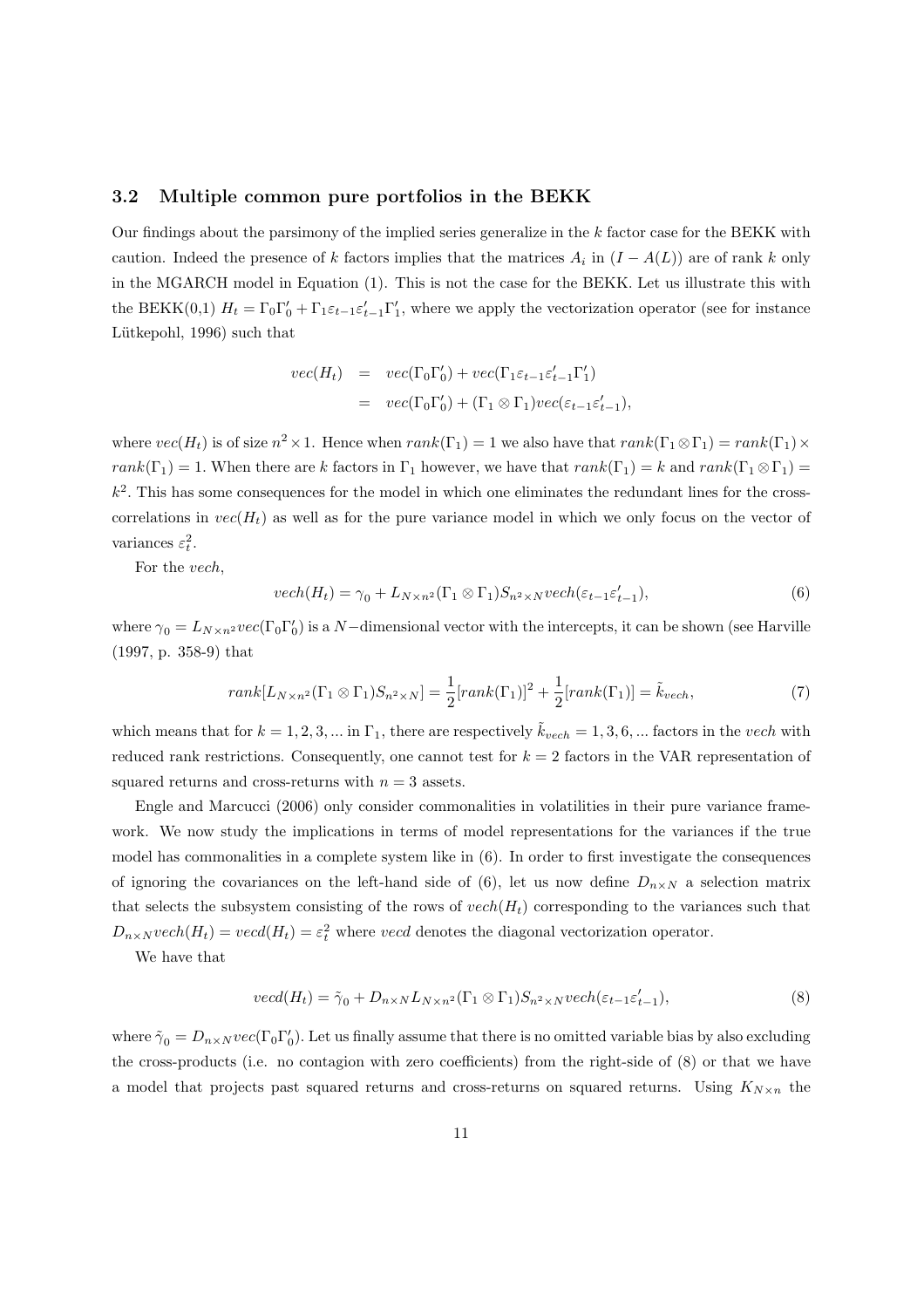matrix that eliminates the columns corresponding to the cross-products we obtain a relationship between  $\text{vecd}(H_t)$  and  $\text{vecd}(\varepsilon_{t-1}\varepsilon'_{t-1})$ . From the usual inequalities related to the rank of the product of matrices we can easily obtain  $\tilde{k}_{\text{vecd}} = \min(n, \tilde{k}_{\text{vech}})$ .

Our previous results on the implied univariate models (Proposition 3) must be adapted using  $\tilde{k}_{vech}$  or  $\tilde{k}_{ved}$  instead of k (and therefore  $\tilde{k}_{vech}$  and  $\tilde{k}_{vecd}$  are now the number of common volatility factors). For instance, in an *n*-dimensional stationary  $GARCH(0, q)$ , the individual ARMA processes for the squared excess returns have both AR and MA orders not larger than  $\tilde{k}_{vech}q$ .

The previous results also show that those obtained by Engle and Marcucci (2006) might be misleading for getting the number of factors  $k$  when the model is unknown. Indeed, they assume a pure variance specification in which the covariances do not play any role. In practice they consider an exponential form and thus take the log-transform to ensure strictly positive squared returns. However, whether this is an appropriate model description of the data or not, they test for the presence of reduced rank between the squared returns and the past squared returns in a multiple regression  $\varepsilon_t^2 = \gamma_0 + \varphi \gamma \varepsilon_{t-1}^2 + v_t$  for  $\varepsilon_t^2 = (\varepsilon_{1t}^2, ..., \varepsilon_{nt}^2)'$ . Consequently if the DGP has a BEKK representation, the numbers that one obtains  $(\tilde{k}_{vecd} = \min(n, \tilde{k}_{vech}))$  must be translated to get back to k. Finally note that Engle and Marcucci (2006) take the log of the elements of  $\varepsilon_t^2$ . Furthermore, to avoid taking the log of zero squared returns, they add a tiny constant  $\iota$  to the squared returns, (i.e.  $\ln(\varepsilon_t^2 + \iota)$ ) with the undesirable consequence of introducing large negative values and hence artificially making  $\ln(\varepsilon_t^2 + \iota)$  closer to an *i.i.d.* process

### **4 Test statistics**

In the previous sections we have studied the implications of the presence of a factor structure in  $BEKK(0, q)$ . Three factor representations have been derived. We now propose and compare two different strategies to detect the presence of these reduced rank structures. A first group of tests building upon the one proposed by Engle and Marcucci (2006) are based on canonical correlation analyses of the VAR representations of models (6), (8) and the mispecified model between the squared returns and their past only. Then we also consider a likelihood ratio test for determining k in a general BEKK $(p, q)$ .

As explained above, the first group of tests is inspired by the one proposed by Engle and Marcucci (2006). For  $\varepsilon_t = H_t^{1/2} z_t$ , the three VAR representations of the generalized versions of our models to the F-BEKK $(0, q, k)$  are as follows

$$
\mathcal{M}_1: \quad \text{vech}(\varepsilon_t \varepsilon_t') = \gamma_0 + A_1 \text{vech}(\varepsilon_{t-1} \varepsilon_{t-1}') + \dots + A_q \text{vech}(\varepsilon_{t-q} \varepsilon_{t-q}') + v_t,
$$
\n
$$
\mathcal{M}_2: \quad \text{vecd}(\varepsilon_t \varepsilon_t') = \tilde{\gamma}_0 + \tilde{A}_1 \text{vech}(\varepsilon_{t-1} \varepsilon_{t-1}') + \dots + \tilde{A}_q \text{vech}(\varepsilon_{t-q} \varepsilon_{t-q}') + \tilde{v}_t,
$$
\n
$$
\mathcal{M}_3: \quad \text{vecd}(\varepsilon_t \varepsilon_t') = \tilde{\gamma}_0 + \tilde{A}_1 \text{vecd}(\varepsilon_{t-1} \varepsilon_{t-1}') + \dots + \tilde{A}_q \text{vecd}(\varepsilon_{t-q} \varepsilon_{t-q}') + \tilde{v}_t,
$$

where  $v_t$  and  $\tilde{v}_t$  are martingale differences of the Wold or VAR representation of  $vech(\varepsilon_t \varepsilon_t)$  and  $vecd(\varepsilon_t \varepsilon_t),$ and  $\check{v}_t$  is a martingale difference if the DGP is a pure variance model. As they are martingale differences,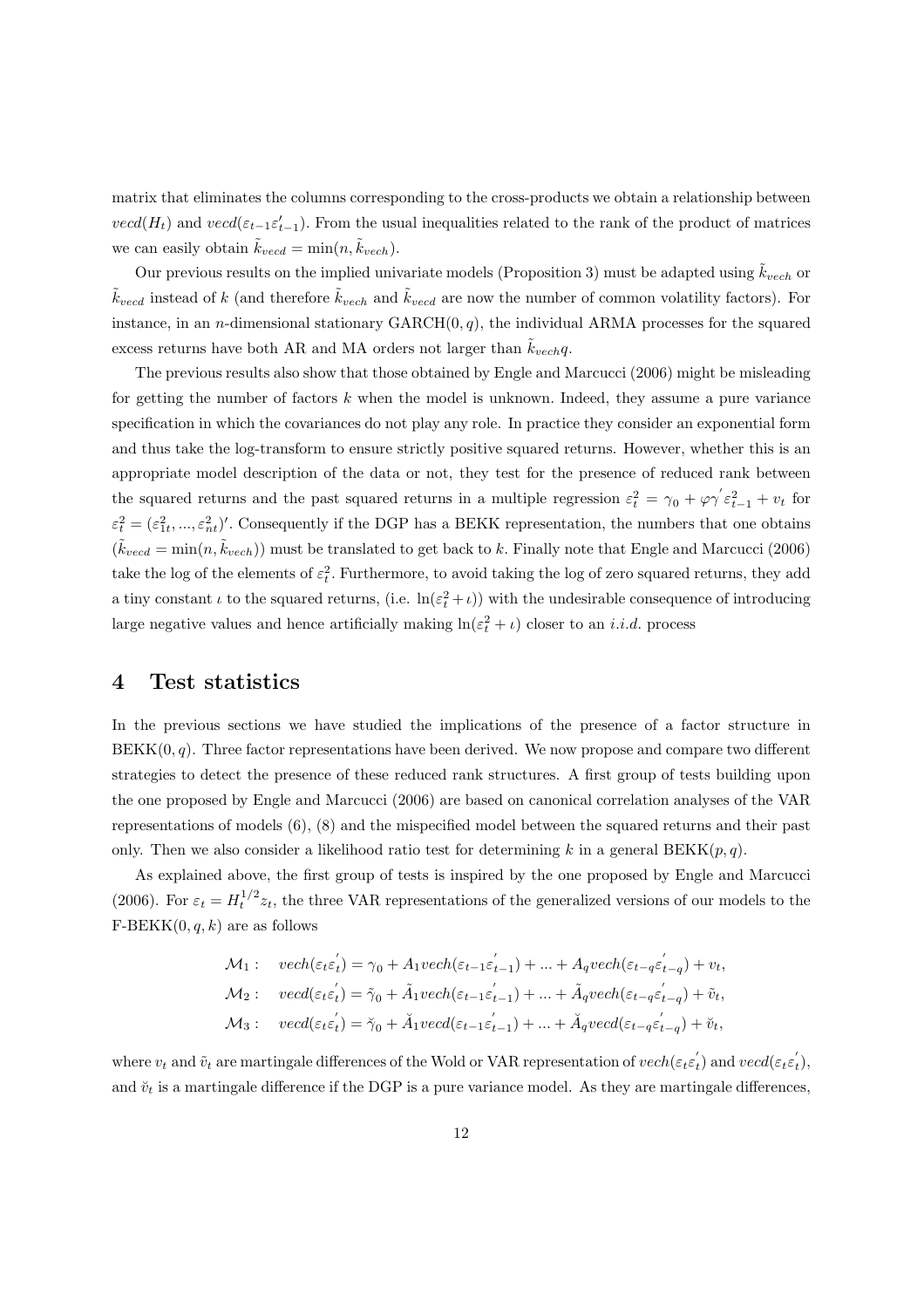they might exhibit heteroskedasticity but not autocorrelation. We aim at determining for  $\mathcal{M}_i$ ,  $i = 1, 2, 3$ the number of common factors k driving  $H_t$  or similarly the  $n - k$  or  $N - k$  vectors annihilating the dynamics. We assume nested reduced rank structures in the  $A$  matrices.<sup>7</sup> In order to determine the rank  $\tilde{k}_{vech}$  or  $\tilde{k}_{vecd}$  corresponding to the number of factors k we first rely on the canonical correlation analysis (as suggested by Engle and Marcucci, 2006 for a specification similar to  $\mathcal{M}_3$ ), i.e. an analysis of the eigenvalues and the eigenvectors of

$$
\hat{\Sigma}_{YY}^{-1}\hat{\Sigma}_{YW}\hat{\Sigma}_{WW}^{-1}\hat{\Sigma}_{WY},\tag{9}
$$

or similarly in the symmetric matrix  $\hat{\Sigma}_{YY}^{-1/2} \hat{\Sigma}_{YW} \hat{\Sigma}_{WW}^{-1} \hat{\Sigma}_{WY} \hat{\Sigma}_{YY}^{-1/2}$ .  $\hat{\Sigma}_{ij}$  are the estimated covariance matrices, Y is the left hand-side variable of one of the three systems  $\mathcal{M}_i$  and W the right hand-side explanatory variables. For iid normally distributed disturbances, the likelihood ratio test statistic for the null hypothesis that there exist at least s linear combinations that annihilate  $\tilde{k}_{\text{vecd}} = (n - s)$  or  $\tilde{k}_{vech} = (N - s)$  features in common to these random variables is given by

$$
\zeta_{LR(s)} = -T \sum_{j=1}^{s} \ln(1 - \hat{\lambda}_j) \qquad s = 1, ..., n \text{ or } N,
$$
\n(10)

where  $\hat{\lambda}_j$  is the j-th smallest eigenvalue of the estimated matrix (9).<sup>8</sup> In VAR models with Gaussian errors, (10) is the usual likelihood ratio statistic and follows asymptotically a  $\chi^2_{(df_i)}$  distribution under the null for  $\mathcal{M}_i$ ,  $i = 1, 2, 3$  where respectively  $df_1 = sNq - s(N - s)$ ,  $df_2 = s nq - s(N - s)$  and  $df_3 = s nq - s(n - s)$ . However in our setting, the errors  $v_t$ ,  $\tilde{v}_t$  and  $\tilde{v}_t$  are neither *i.i.d.* nor Gaussian but highly skewed and at best martingale difference sequences. Consequently  $\zeta_{LR(s)}$  is likely not to be  $\chi^2_{(df)}$  distributed under the null. Nevertheless, we consider this case because it is a direct extension of the approach of Engle and Marcucci (2006) that we want to evaluate. Note that in their theoretical framework of an exponential pure variance model, the log transformation of the squared residuals first renders the residuals normally distributed (justifying the use (10)) and attenuates the heteroskedasticity of the error term. Whether this test is accurate in a F-BEKK $(0, q, k)$  framework (not imposing an exponential structure and allowing for cross-returns in the factor structure), is an open question that we investigate in the next section by means of a Monte Carlo analysis.<sup>9</sup>

<sup>&</sup>lt;sup>7</sup>We have also investigated a variant of  $M_2$  with a factor representation of the variances only. To do so, we concentrate out the effect of the covariances before applying  $M_3$  on residuals. The behavior of this test was poor and consequently the results are not reported to save space.

<sup>8</sup>Canonical correlation based tests have been extensively used in economics to test for the presence of common factors and to determine their number (see e.g. Anderson and Vahid, 2007, who proposed a version of this test that is robust to the presence of jumps in the observed series).

<sup>9</sup>We have also investigated the use of a multivariate robust Wald counterpart to the canonical correlation approach modifying the Wald approach to test for reduced rank by Christensen, Pagan and Hurn (2011) with the multivariate extension of the White approach proposed in Ravikumar et al. (2000) for system of seemingly unrelated regressions. Given the disappointing behaviour of those tests we do not report the results to save space. They can be found in the working paper version of this paper.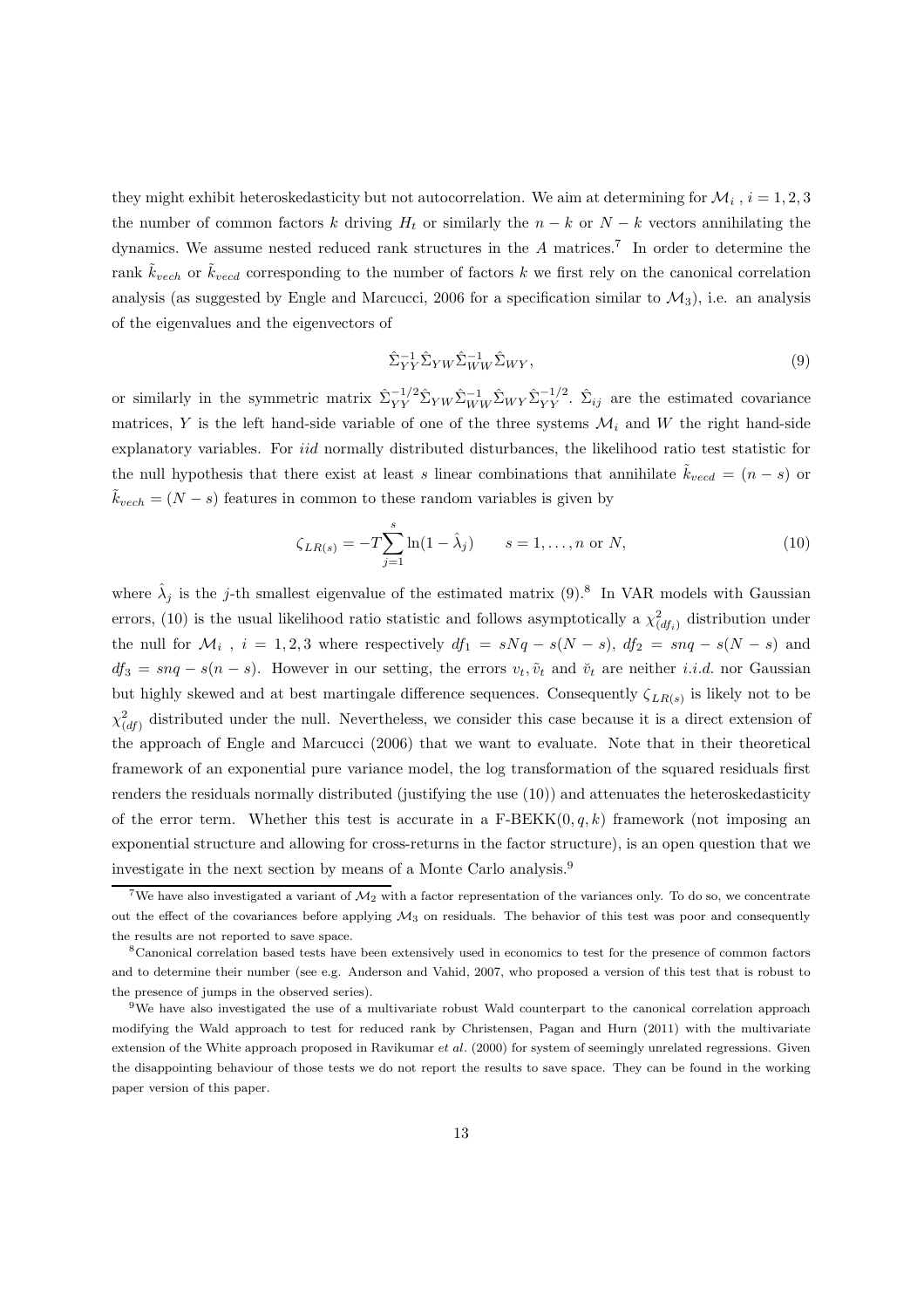For this latter reason and because the above canonical correlation tests are also more difficult to implement in a VARMA context<sup>10</sup>, i.e. for the general F-BEKK $(p, q, k)$  model, we also propose a standard likelihood ratio test. The Gaussian maximum likelihood (ML) estimator is the one that maximizes the log likelihood function  $L(\vartheta) = \sum$  $\overline{\tau}$  $i=1$  $l_t(\vartheta)$  with

$$
l_t(\vartheta) = -\frac{n}{2}\ln(2\pi) - \frac{1}{2}\ln|H_t(\vartheta)| - \frac{1}{2}\varepsilon'_t H_t^{-1}(\vartheta)\varepsilon_t.
$$

Let us denote by respectively  $L(\vartheta^{un})$  and  $L(\vartheta^{res})$  the likelihood values for the unrestricted full-BEKK and the reduced rank BEKK with k factors. For instance in a  $BEKK(0, 1)$ , the unrestricted model is  $H_t = \Gamma_0 \Gamma'_0 + \Gamma_1 \varepsilon_{t-1} \varepsilon'_{t-1} \Gamma'_1$  and the restricted one  $H_t = \Gamma_0 \Gamma'_0 + \alpha \beta'_1 \varepsilon_{t-1} \varepsilon'_{t-1} \beta_1 \alpha'$ . Then the likelihood ratio is

$$
LR = 2\{L(\vartheta^{un}) - L(\vartheta^{res})\} \sim \chi^2_{(df)}
$$

where the number of degrees of freedom is the difference between the number of estimated parameters of the unrestricted and restricted models. As an example, in a BEKK $(0, q)$  this difference is  $df =$  $n^2q$  unrestricted  $-(nk + nkq - k^2)$  restricted . The advantage of this LR approach over the canonical correlation is that

it can be easily generalized to  $F-BEKK(p, q, k)$ . From the generalization of Proposition 3 (see Appendix) we favor a model with a same left null space for the ARCH and the GARCH matrix parameters. For instance  $H_t = \Gamma_0 \Gamma'_0 + \alpha \beta'_1 \varepsilon_{t-1} \varepsilon'_{t-1} \beta_1 \alpha' + \alpha \delta'_1 \varepsilon_{t-1} \varepsilon'_{t-1} \delta_1 \alpha'$  in a BEKK $(1,1,k)$ . The number of degrees of freedom is computed in the same manner. The main drawback of this approach might be the difficulty to estimate the model for large n.

## **5 Monte Carlo results**

We investigate in this section the small sample behavior of  $\zeta_{LR(s)}$  for  $\mathcal{M}_1$ ,  $\mathcal{M}_2$  and  $\mathcal{M}_3$  and of LR. The DGP is a factor BEKK $(0, 1, k)$   $H_t = \Gamma_0 \Gamma'_0 + \Gamma_1 \varepsilon_{t-1} \varepsilon'_{t-1} \Gamma'_1$  with  $k = rank(\Gamma_1) = 1, 2$  factors for  $n = 5$ assets.<sup>11</sup> We take  $T = 1000$  and 2000 observations (sample sizes typically encountered with financial time series) and compute the rejection frequencies when testing the null hypothesis at a 5% significance level in 1000 replications. The parameters of the factor BEKK models have been "calibrated" on estimations obtained from some daily observations of stocks used in the empirical application but here we forced the model to have successively  $k = 1$  and 2 factors. Table 1 shows that the strategy that consists in

<sup>&</sup>lt;sup>10</sup>See Tiao and Tsay (1983) for reduced rank analyses in the VARMA(p,q).

<sup>&</sup>lt;sup>11</sup>Fewer size distorsions are obtained for smaller  $n$  and hence it was less obvious to discriminate between the different approaches. Also note that many alternative strategies have been investigated but are not reported due to their bad performance. For instance a partial least square approach, similar to the one proposed by Cubadda and Hecq (2011) for the VAR, underestimates the number of factors and concludes to multivariate white noise process in most cases. Also, taking the log of the covariance matrix seems to work for some particular cases but not in general.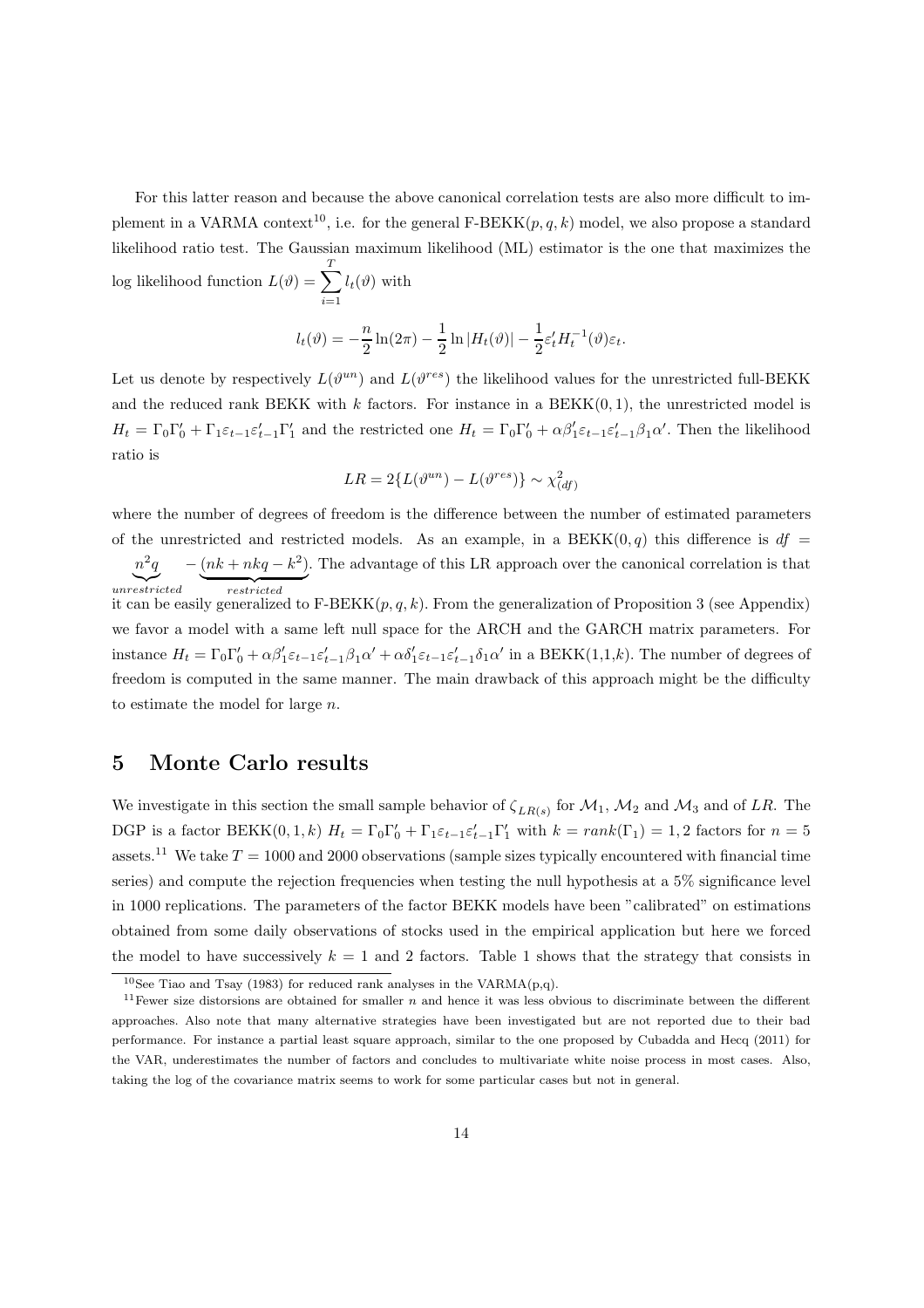| Table 1. Rejection hequencies of common GARCH factor tests |              |     |          |                                                      |  |                                                                                                           |            |                                                    |     |  |  |  |
|------------------------------------------------------------|--------------|-----|----------|------------------------------------------------------|--|-----------------------------------------------------------------------------------------------------------|------------|----------------------------------------------------|-----|--|--|--|
|                                                            |              |     | $T=1000$ |                                                      |  |                                                                                                           | $T = 2000$ |                                                    |     |  |  |  |
|                                                            | <b>Tests</b> |     |          | $\mathcal{M}_1$ $\mathcal{M}_2$ $\mathcal{M}_3$ $LR$ |  |                                                                                                           |            | $\mathcal{M}_1$ $\mathcal{M}_2$ $\mathcal{M}_3$ LR |     |  |  |  |
| $\mathbf{k}=1$                                             |              |     |          | 28.6 23.5 11.5 7.8                                   |  |                                                                                                           |            | $30.8$ $27.5$ $13.3$ $6.1$                         |     |  |  |  |
|                                                            |              |     |          |                                                      |  |                                                                                                           |            |                                                    |     |  |  |  |
|                                                            | <b>Tests</b> |     |          |                                                      |  | $\mathcal{M}_1$ $\mathcal{M}_2$ $\mathcal{M}_3$ $LR$ $\mathcal{M}_1$ $\mathcal{M}_2$ $\mathcal{M}_3$ $LR$ |            |                                                    |     |  |  |  |
| $\mathbf{k}=\mathbf{2}$                                    |              | 7.5 |          |                                                      |  | $2.0 \t 0.2 \t 7.1 \t 11.6 \t 3.8$                                                                        |            | 0.1                                                | 6.1 |  |  |  |

Table 1: Rejection frequencies of common GARCH factor tests

estimating directly the unrestricted and the restricted BEKK models, i.e. LR, is preferred. Indeed, the rejection frequencies for  $LR$  are close to the nominal 5% level. On the other hand the frequencies with which test statistics  $\zeta_{LR(s)}$  reject the null hypothesis are far from the 5% nominal significance level. For instance the canonical correlation approach proposed by Engle and Marcucci (2006), i.e.  $\mathcal{M}_1$ , seems to diverge when T increases. This is the case both for  $k = 1$  and  $k = 2$ . One could think that  $\mathcal{M}_1$ gives rejection frequencies close to the nominal size when  $k = 2$  but this is a pure random circumstance. Results are very different for different  $k's$ .

In order to investigate the local power of the *LR* test that has good size properties, we perturb the reduced rank matrix  $\Gamma_1$  such that

$$
\Gamma_1^*=\Gamma_1+\Theta,
$$

where  $\Theta$  is a  $n \times n$  matrix of zeros but the lower right element which is  $\theta = -0.3, -0.25, ..., 0, ..., 0.3$ . This allows us to present both the unadjusted power when  $\theta \neq 0$  and the rejection frequency (empirical size) when  $\theta = 0$  on a same picture. We only consider the case  $k = 1$  for  $T = 2000$  observations. Again 1000 replications are used for each  $\theta$ . As expected the power quickly converges to 100% the farther away one gets from the null hypothesis.

#### **6 An illustrative example**

In this section, the presence of commonalities in volatility within  $m$  stock returns is considered. Wrapping up our strategy, we first estimate  $m$  univariate models for each of these assets. Then we focus on a group of  $n \leq m$  series presenting similarities in terms of parsimony, e.g. GARCH(1,1) specifications. This block of n assets is more deeply studied in a multivariate setting in order to discriminate between a framework with few factors and something else, for instance a diagonal or an orthogonal model. The pure portfolio common volatility model introduced in this paper is a particular factor model generating homoskedastic portfolios for a subset of n out of the m original series (which is by no means riskfree).

To illustrate this approach, the data set we use is obtained from TickData and consists of daily closing transaction prices for fifty large capitalization stocks from the NYSE, AMEX NASDAQ, covering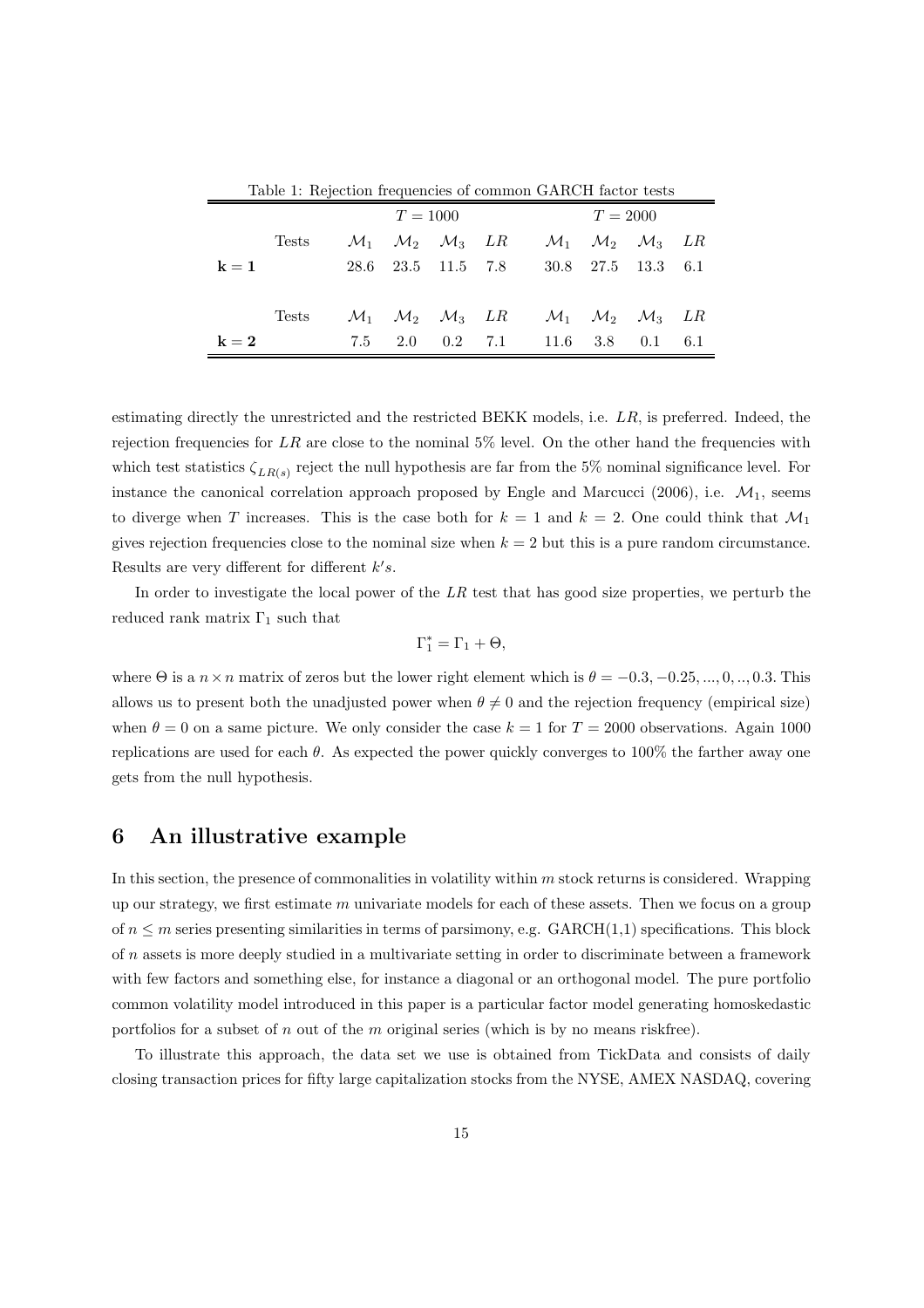Figure 1: Power of the likelihood ratio test

the period from January 1, 1999 to December 31, 2008 (2489 trading days).<sup>12</sup> For the conditional mean we have estimated AR(2) models with daily dummies to capture Monday and Friday effects. For the conditional variance we have run four different specifications. These are the  $GARCH(1,1)$ , the  $GARCH(1,2)$  and two long memory models, namely FIGARCH $(1, d, 0)$  and FIGARCH $(1, d, 1)$ . Out of the 50 series, the  $GARCH(1,1)$  model is favoured in six cases using both formal likelihood ratio tests and the Hannan-Quinn information criterion. The six returns with no indication of long memory are ABT (Abbott Laboratories), BMY (Bristol Myers Squibb Co.), GE (General Electric), SLB (Schlumberger N.V.), XOM (Exxon Mobil), XRX (Xerox Corporation). Table 2 reports the value of the estimated parameters in the conditional variance equation, the results on the conditional mean equations being not reported to save space.

Therefore we consider these six series and we apply our proposed tests. On the six series we consider both a  $BEKK(0,1)$  and a  $BEKK(1,1)$  where for the latter we impose the same left null space generating the ARCH and the GARCH parts. For these two models we compute the likelihood of the full-BEKK as well as the factor BEKK for  $k = 0, 1, 2, 3, 4, 5$ ; the F-BEKK with  $k = 6$  being the unrestricted full-BEKK. Using the LR test statistics we reject the null of any rank reduction (*p-values* are all smaller

 $12$ To save space, we do not report company names but only the well known ticker symbols. There are AAPL, ABT, AXP, BA, BAC, BMY, BP, C, CAT, CL, CSCO, CVX, DELL, DIS, EK, EXC, F, FDX, GE, GM, HD, HNZ, HON, IBM, INTC, JNJ, JPM, KO, LLY, MCD, MMM, MOT, MRK, MS, MSFT, ORCL, PEP, PFE, PG, QCOM, SLB, T, TWX, UN, VZ, WFC, WMT, WYE, XOM, XRX.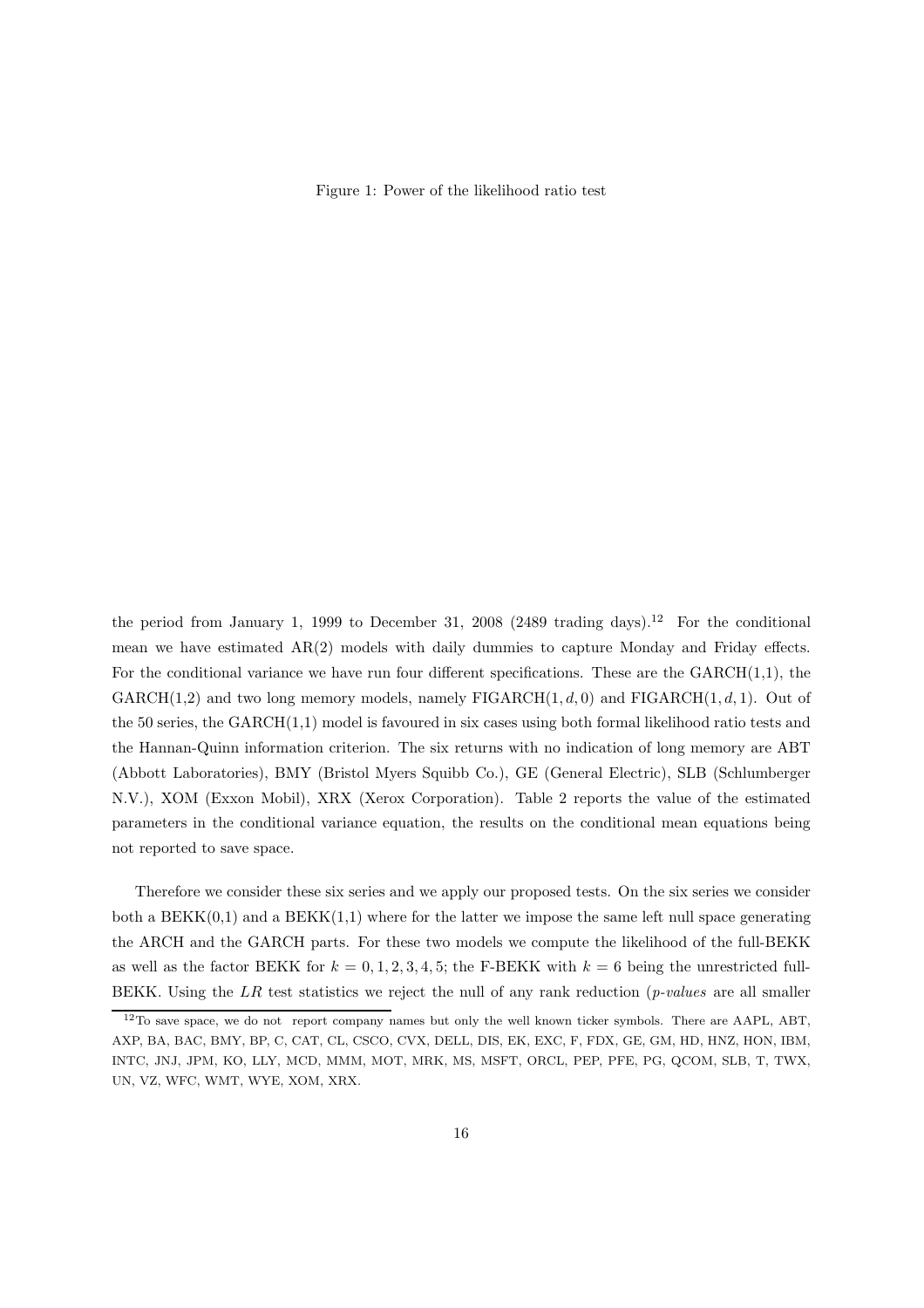|            | ABT      | <b>BMY</b> | GE       | <b>SLB</b> | XOM      | <b>XRX</b> |
|------------|----------|------------|----------|------------|----------|------------|
|            |          |            |          |            |          |            |
| $\omega$   | 0.0139   | 0.0076     | 0.0028   | 0.0284     | 0.0253   | 0.0162     |
|            | (0.0036) | (0.0027)   | (0.0015) | (0.0115)   | (0.0071) | (0.0060)   |
|            | 0.0439   | 0.0617     | 0.0433   | 0.0428     | 0.0726   | 0.0612     |
| $\alpha_1$ | (0.0048) | (0.0058)   | (0.0049) | (0.0051)   | (0.0067) | (0.0053)   |
|            | 0.9512   | 0.9405     | 0.9580   | 0.9515     | 0.9180   | 0.9413     |
| $\beta_1$  | (0.0054) | (0.0046)   | (0.0046) | (0.0065)   | (0.0082) | (0.0054)   |
|            |          |            |          |            |          |            |
| $Q^2(20)$  | 0.72     | 0.96       | 0.38     | 0.50       | 0.28     | 0.98       |

Table 2: MLE of  $GARCH(1,1)$  on the 6 retained series

Note: Robust standard errors are reported in brackets.  $Q^2(20)$  is the p-value of the Ljung-Box test on squared standardized residuals with 20 lags.

than 0.001 and are therefore not reported to save space). Consequently, the parsimony observed for these six returns is more likely due to independent behavior (diagonal or orthogonal model) than to the presence of factors. We also estimated diagonal  $BEKK(0,1)$  and a  $BEKK(1,1)$  and found that on these 6 series, likelihood ratio tests favour the diagonal models compared to the full-BEKK ones. A diagonal  $BEKK(1,1)$  is therefore retained for these series.

Interestingly, we also applied the reduced rank tests to the VAR representation for the squared returns and cross-returns, i.e.  $\mathcal{M}_1$ ,  $\mathcal{M}_2$  and  $\mathcal{M}_3$ . Unlike the LR test, these tests point out the presence of commonalities in volatility which is very likely due to the strong size distortion of these tests as highlighted in our Monte Carlo simulations.

This result has some important implications for practitioners. Indeed, to solve the curse of dimensionality in multivariate systems, either strong assumptions/restrictions of diagonality of the parameter matrices are imposed on the model (e.g. diagonal BEKK versur full BEKK) or common factor structures are tested for. Both our simulation study and empirical analysis suggest that standard canonical correlation tests (in the spirit of the one of Engle and Marcucci, 2006) tend to over-reject the null of no common factors compared to a standard likelihood ratio test when applied to BEKK models. Results also suggest that data favor a diagonal BEKK model in which the conditional variance of asset i only depends on past (squared) shocks on asset  $i$  and not shocks on other series while the conditional covariance of assets  $i$  and  $j$  only depends on past shocks on both assets. This model is very much in line with the DCC of Engle (2002).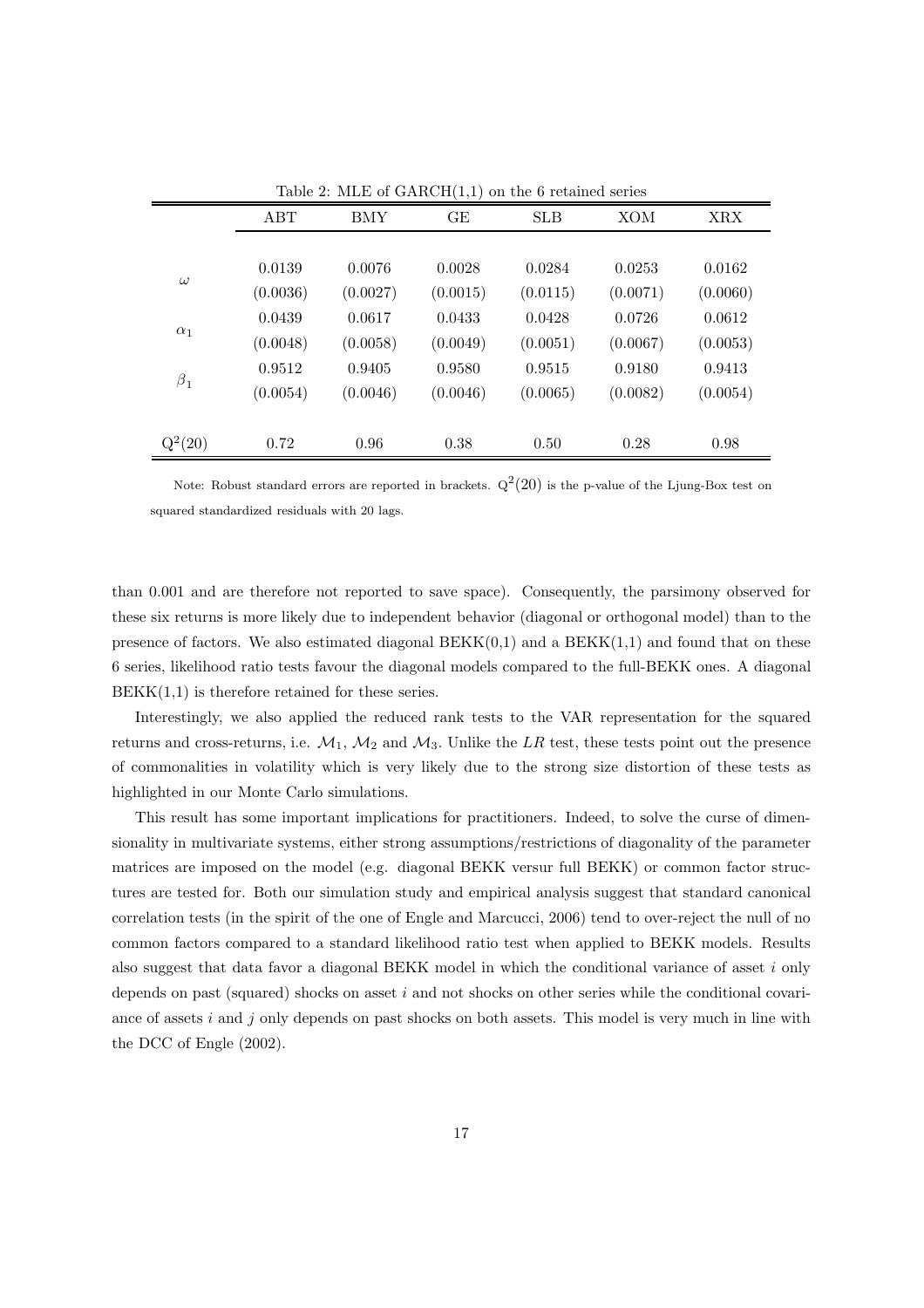## **7 Conclusions**

This paper studies the orders of the univariate weak GARCH processes implied by multivariate GARCH models. We recall that except in some coincidental situations, the implied marginal models are generally non-parsimonious. However, the presence of common features in volatility leads to a large decrease of these implied theoretical orders. We emphasize two radically different structures that may give rise to similar parsimonious univariate representations. These are diagonal models on the one hand (Bollerslev *et al.*, 1988) that could result when idiosyncratic volatility is the dominating source of volatility, and models with reduced rank matrices resulting from the presence of common factors on the other hand.

Consequently we propose different strategies to detect the presence of such GARCH co-movements in a multivariate setting. We believe that this is prefered to assuming non-contagion of asset returns from the outset or imposing a factor framework when it is not present. We find that reduced rank test statistics in squared returns (and cross-returns) display severe size distortions while our proposed likelihood ratio test is correctly sized and has good power properties.

Our results plead for looking at individual series prior to multivariate modelling. For instance, this would help to discover and estimate separately blocks of assets sharing the same sort of dynamic behavior.

In our application, we detected six series following  $GARCH(1,1)$  specifications. We applied our proposed likelihood ratio test and did not find any evidence of commonalities in volatility.

Extensions of this paper are numerous. For instance one could have used bootstrapped versions of some of the test statistics presented in this paper. This approach has been used by Hafner and Herwartz (2004) to test for causality in the full-BEKK model but with little improvement compared to the asymptotic versions of their test. Next we can further decompose the set of  $m$  assets into  $K$  blocks, each containing  $n_i$  assets, with  $m = n_1 + ... + n_K$ . There might exist a group of series with long memory having similarities in their dynamics.

We could also account for a permanent, possibly long memory, component as Engle and Lee (1999) propose for a univariate setting if such a component is present in some series. The methodology that we propose here would then apply to the transitory components of the volatility of those assets which exhibit permanent and transitory components volatilities and to the volatilities themselves of those assets which do not have a permanent common volatility.

## **8 References**

Anderson, H.M., and F. Vahid (2007), Forecasting the Volatility of Australian Stock Returns: Do Common Factors Help?, *Journal of Business and Economic Statistics* 25, 76-90.

Arshanapalli, B, Doukas, J. and L. Lang (1997), Common volatility in the industrial structure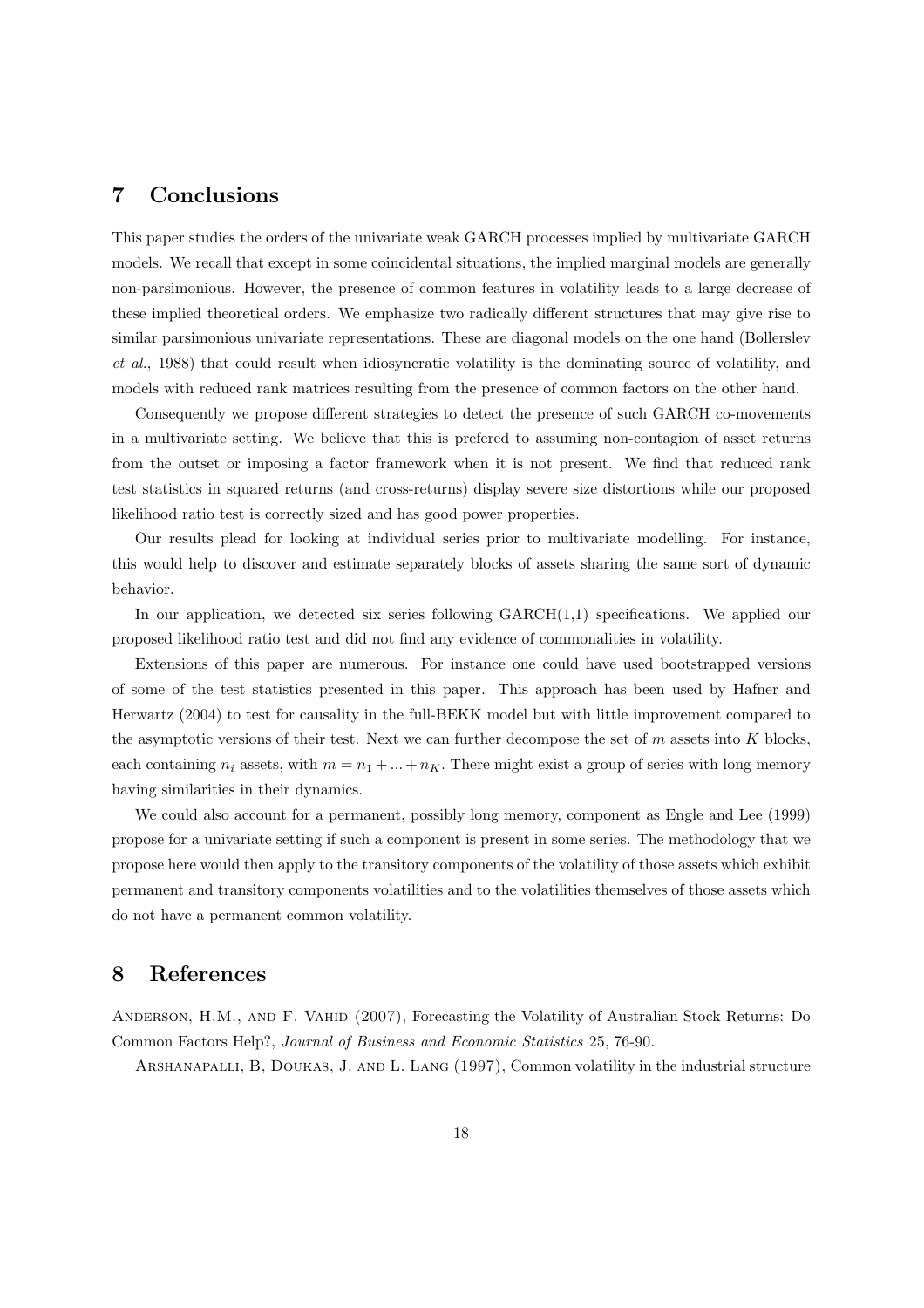of global capital markets, *Journal of International Money and Finance* 16, 189-209.

Baba, Y., R.F. Engle, D.F. Kraft, and K.F. Kroner (1989), Multivariate Simultaneous Generalized ARCH, DP 89-57 San Diego.

Bauwens, L., S. Laurent and J.V.K. Rombouts (2006), Multivariate GARCH Models: a Survey, *Journal of Applied Econometrics* 21, 79–109.

BOLLERSLEV, T., ENGLE, R. AND J. WOOLDRIDGE (1988), A capital asset pricing model with time-varying covariances, *Journal of Political Economy*, 96, 116-131.

BILLIO M., M. CAPORIN AND M. GOBBO (2006), Flexible Dynamic Conditional Correlation Multivariate GARCH for Asset Allocation, *Applied Financial Economics Letters*, 2, 123–130.

Candelon, B., Hecq, A. and W. Verschoor (2005), Measuring Common Cyclical Features During Financial Turmoil, *Journal of International Money and Finance* 24, 1317-1334.

CHEVILLON, G., HECQ, A., LAURENT, S. (2015), Long Memory Through Marginalization of Large Systems and Hidden Cross-Section Dependence, mimeo.

GARCÍA-FERRER, A., GONZÀLEZ-PRIETO, E. AND D. PEÑA (2012), A conditionally heteroskedastic independent factor model with an application to dinancial stock returns, *International Journal of Forecasting* 28, 70-93.

Cubadda, G., Hecq A. and F.C. Palm .(2008), Macro-panels and Reality, *Economics Letters* 99, 537-540.

CUBADDA, G., HECQ A. AND F.C. PALM (2009), Studying Co-movements in Large Multivariate Models Prior to Modeling, *Journal of Econometrics* 148, 25-35.

CUBADDA, G. AND A. HECQ (2011), Testing for Common Autocorrelation in Data Rich Environments, *Journal of Forecasting* 30, 325-335 .

Drost, F.C. and T.E. Nijman (1993), Temporal Aggregation of GARCH Processes, *Econometrica 61*, 909-927.

Engle, R. F. (2002), Dynamic Conditional Correlation: A Simple Class of Multivariate Generalized Autoregressive Conditional Heteroskedasticity Models, *Journal of Business and Economic Statistics* 20, 339-350.

ENGLE, R. F., V. NG AND M. ROTHSCHILD (1990), Asset Pricing With a Factor ARCH Covariance Structure: Empirical Estimates of Treasury Bills, *Journal of Econometrics* 45, 213-238.

Engle, R. F. and B. Kelly (2008), Dynamic Equicorrelation, Stern School of Business, WP NYU.

Engle, R. F. and S. Kozicki (1993), Testing for Common Features (with Comments), *Journal of Business and Economic Statistics* 11, 369-395.

Engle, R. F. and G.J. Lee (1999), A Permanent and Transitory Component Model of Stock Return Volatility, in Engle and White (eds.) Cointegration, Causality and Forecasting: A Festschuft in Honor of Clive W. J. Granger, Oxford University Press, Oxford, 475-497.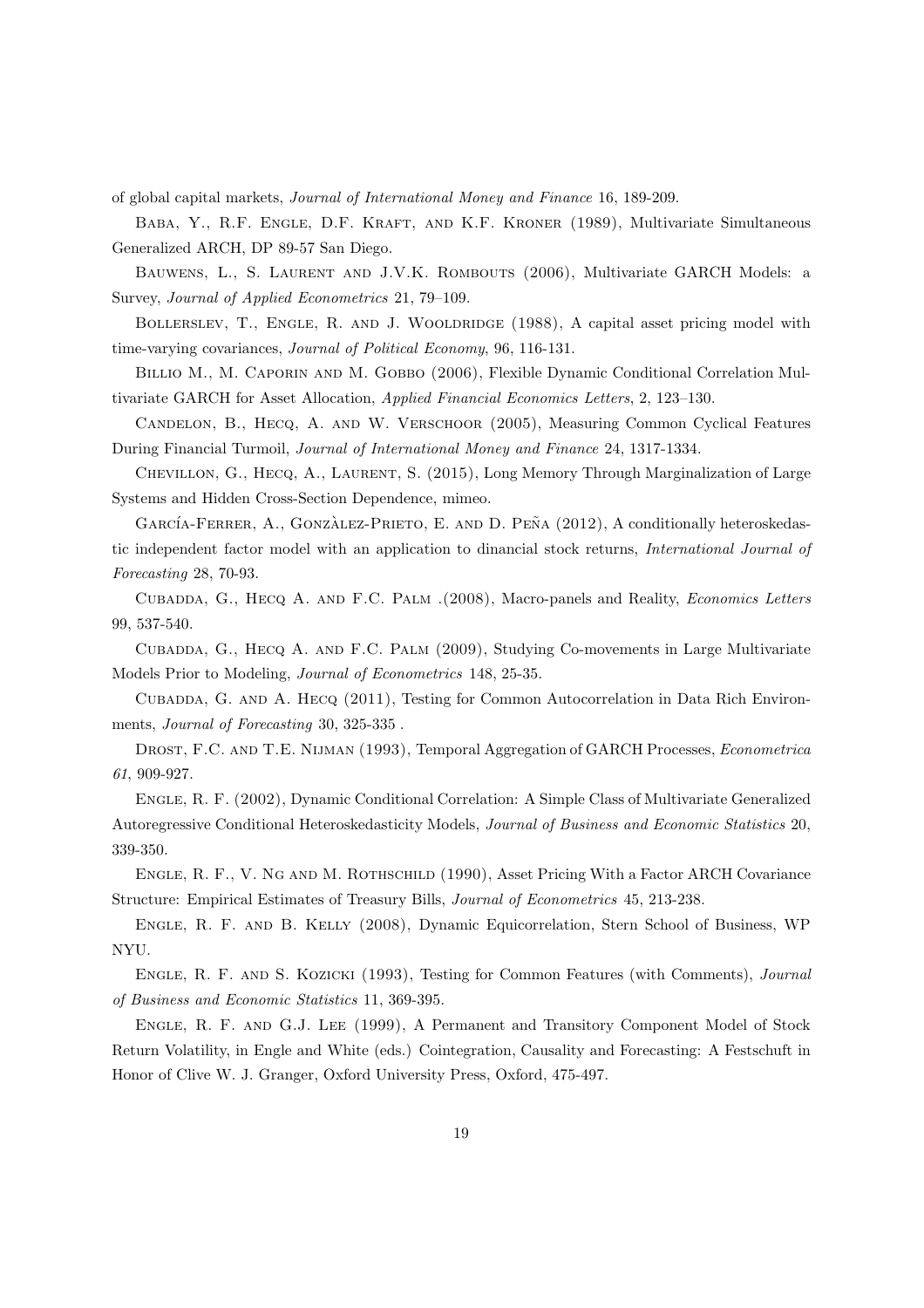Engle, R. F. and J. Marcucci (2006), A Long-run Pure Variance Common Features Model for the Common Volatilities of the Dow Jones, *Journal of Econometrics* 132, 7-42.

Engle, R. F. and R. Susmel (1993), Common Volatility in International Equity Markets, *Journal of Business and Economic Statistics* 11, 167-176.

FIORENTINI, G., E. SENTANA AND N. SHEPHARD (2004), Likelihood-Based Estimation of Latent Generalized ARCH Structures, *Econometrica* 72, 1481-1517.

Francq, C. and J.-M. Zakoian (2007), HAC Estimation and Strong Linearity Testing in Weak ARMA Models, *Journal of Multivariate Analysis* 98, 114-144.

HAFNER, C.M. AND H. HERWARTZ (2004), Testing for causality in variance using multivariate GARCH models. Econometric Institute Report 20, Erasmus University Rotterdam.

Hafner, C.M. and A. Preminger (2009), Asymptotic theory for a factor GARCH model, *Econometric Theory* 25, 336-363.

Hecq, A. and J.V. Issler (2012), A Common-Feature Approach for Testing Present-Value Restrictions with Financial Data, Maastricht University, METEOR RM/12/006.

Lanne, M. and P. Saikkonen (2007), A Multivariate Generalized Orthogonal Factor GARCH Model, *Journal of Business and Economic Statistics* 25, 61-75.

Lin, W.-L. (1992), Alternative Estimators for Factor GARCH Models - A Monte Carlo Comparison, *Journal of applied Econometrics* 7, 259-279.

Nijman, T. and E. Sentana (1996), Marginalization and Contemporaneous Aggregation in Multivariate GARCH Processes, *Journal of Econometrics* 71, 71-87.

Ravikumar, B., Ray, S. and E. Saving (2000), Robust Wald tests in SUR systems with addingup restrictions, *Econometrica* 68, 715-720.

Ruiz, I.(2009), Common volatility across Latin American foreign echange markets, *Applied Financial Economics* 19, 1197-1211.

Silvennoinen, A. and T. Terasvirta (2009), *Multivariate GARCH Models*, Handbook of Financial Time Series, Ed. Andersen, T.G. and Davis, R.A. and Kreiss, J.P. and T. Mikosch, Springer.

Tiao, G. C. and R. S. Tsay (1989), Model Specification in Multivariate Time Series (with Comments), *Journal of Royal Statistical Society, Series B* 51, 157-213.

Zellner, A. and F.C. Palm (1974), Time Series Analysis and Simultaneous Equation Econometric Models, *Journal of Econometrics* 2, 17-54.

Zellner, A. and F.C. Palm (1975), Time Series and Structural Analysis of Monetary Models of the US Economy, *Sanhya: The Indian Journal of Statistics*, Series C 37, 12-56.

Zellner, A. and F.C. Palm (2004), *The Structural Econometric Time Series Analysis Approach*, Cambridge University Press.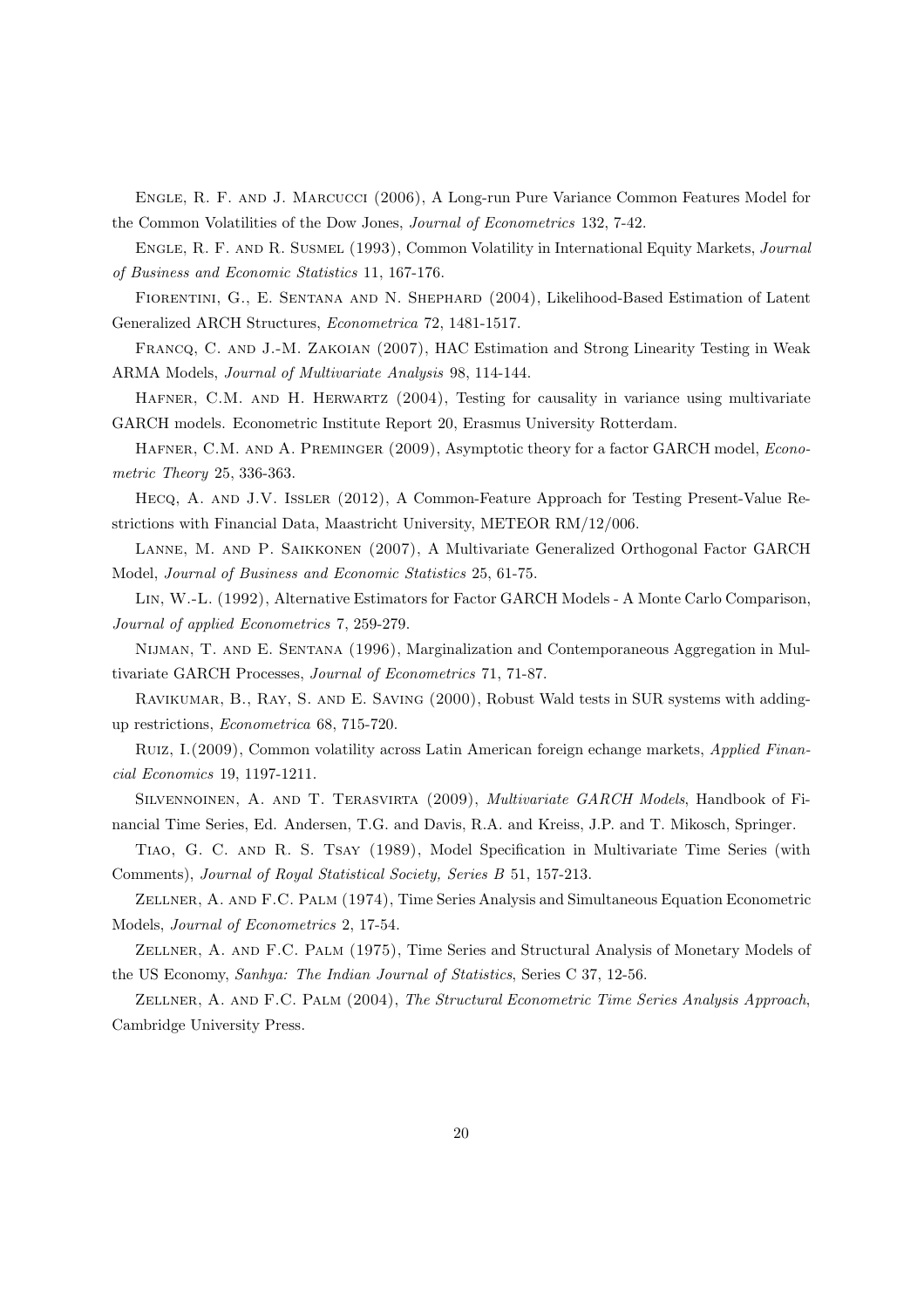## **9 Result for the MGARCH(p,q)**

In a MGARCH(p,q) if there exists a rank reduction in the ARCH part  $\Gamma_i$  only (and not in the GARCH  $G_j$ ), each component of the vech( $\varepsilon_t \varepsilon_t'$ ) follows a weak  $ARMA((N-s) \max\{p,q\}, (N-s) \max\{p,q\} + p)$ as in the general VARMA case with a reduced rank structure (see Proposition 2 and 3). This means that the moving average part of the ARMA representation is inflated by an additive factor  $p$ . Now if the coefficient matrices of the ARCH and the GARCH part share the same left null space, i.e. if there exists a matrix  $\delta$  such that  $\delta' \Gamma_i = \delta' G_j = 0$  for all  $i = 1$  to q and for all  $j = 1$  to p, the results must be adapted accordingly.

In the VARMA representation of the vech such that

$$
Q(L)x_t = MG(L)M^{-1}Mv_t,
$$

where  $x_t = Mvech(\varepsilon_t \varepsilon'_t)$ ,  $e_t = Mv_t$ ,  $Q(L) = M\Phi(L)M^{-1}$ ,  $M' \equiv [\delta : \delta_\perp]$ ,  $\delta_\perp$  is the orthogonal complement of  $\delta$  with span $(\delta_{\perp}) = span(\varphi)$ . Given that  $x_t$  is a non-singular linear transformation of  $vech(\varepsilon_t \varepsilon'_t)$ , the maximum AR and MA orders of the univariate representation of the elements of  $vech(\varepsilon_t \varepsilon'_t)$  must be the same as those of the elements of  $x_t$ . Since  $M^{-1} = [\overline{\delta} : \overline{\delta}_{\perp}]$ , where  $\overline{\delta} = \delta(\delta'\delta)^{-1}$ , and  $\overline{\delta}_{\perp} = \delta_{\perp}(\delta'_{\perp}\delta_{\perp})^{-1}$ . In order to show the implications of this modeling, let us consider the adjoint of the block triangular matrices  $Q(L)$ ,  $Adj\{Q(L)\} = Q(L)^{-1} \det(Q(L))$  such that

$$
Adj\{Q(L)\} = \begin{bmatrix} I_s & 0_{s \times (N-s)} \\ -(\delta'_\perp \Phi(L)\overline{\delta}_\perp)^{-1} \delta'_\perp \Phi(L)\overline{\delta} & (\delta'_\perp \Phi(L)\overline{\delta}_\perp)^{-1} \end{bmatrix} \det[\delta'_\perp \Phi(L)\overline{\delta}_\perp].
$$

we have that

$$
MG(L)M^{-1} = \begin{bmatrix} I_s & 0_{s \times (N-s)} \\ \delta'_{\perp} G(L) \overline{\delta} & \delta'_{\perp} G(L) \overline{\delta}_{\perp} \end{bmatrix}
$$